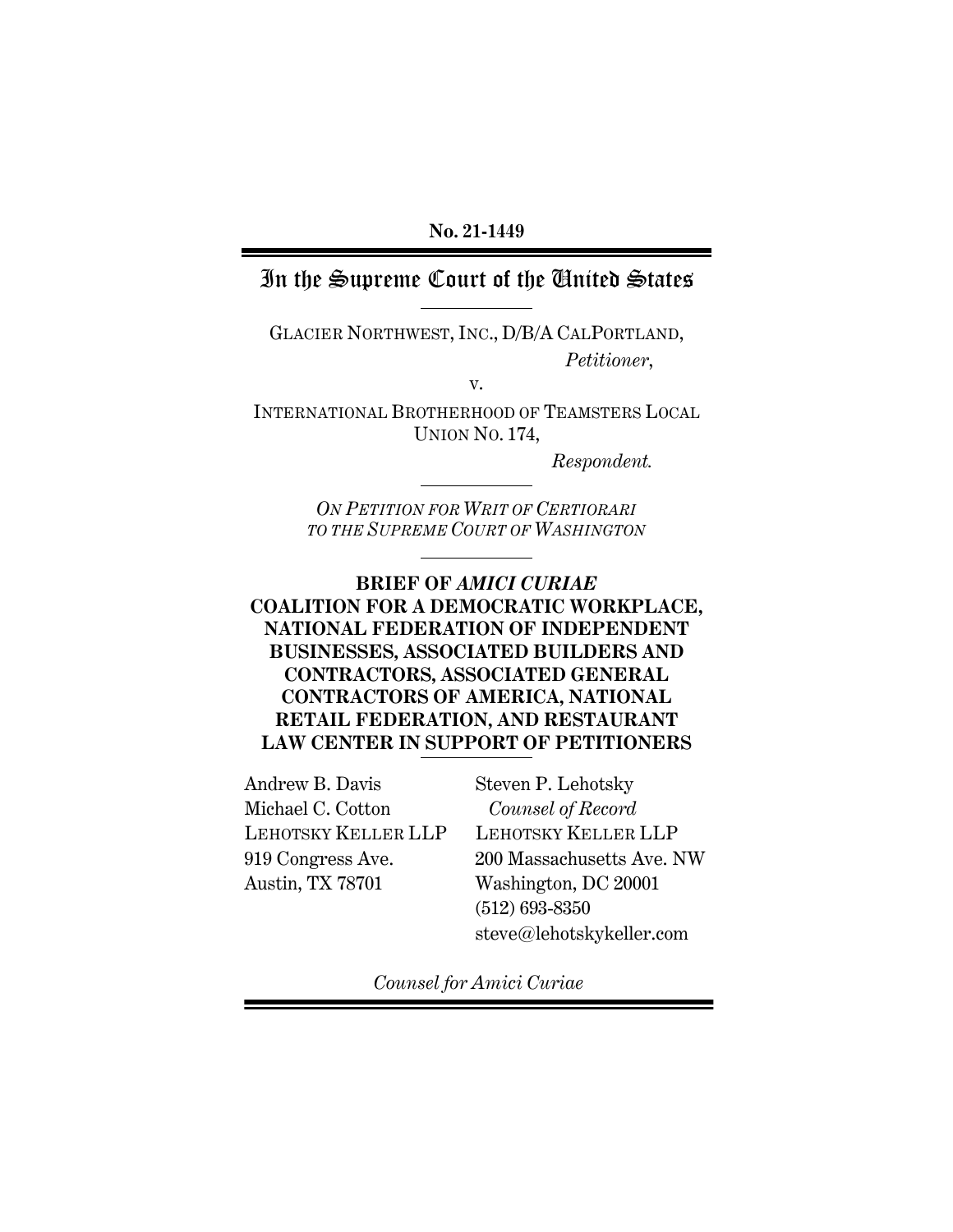# **TABLE OF CONTENTS**

| ١ſ.<br>p.<br>m<br>S.<br>. – |
|-----------------------------|
|                             |

| I.  | The Washington Supreme Court's Decision    |                                                                                                                                                                                                              |
|-----|--------------------------------------------|--------------------------------------------------------------------------------------------------------------------------------------------------------------------------------------------------------------|
|     | А.                                         | This Court's precedent is clear that the<br>NLRA does not immunize unions that<br>intentionally destroy an employer's                                                                                        |
|     | В.                                         | Multiple federal circuits and state high<br>courts have faithfully followed this<br>Court's precedent to hold that the<br>NLRA does not preempt state tort suits<br>alleging the intentional violation of an |
|     | C.                                         | The Washington Supreme Court's<br>decision rewrites this Court's<br>precedents and creates a split in the                                                                                                    |
| II. | This Court's Intervention is Needed Now 12 |                                                                                                                                                                                                              |
|     | А.                                         | The decision below leaves employers<br>without a remedy for the intentional<br>destruction of their private property 12                                                                                      |
|     | В.                                         | The decision below encourages the<br>intentional destruction of employer                                                                                                                                     |
|     | C.                                         | The decision below upsets the balance<br>of power in labor disputes in favor of<br>unions willing to engage in lawless acts<br>and against law-abiding businesses 15                                         |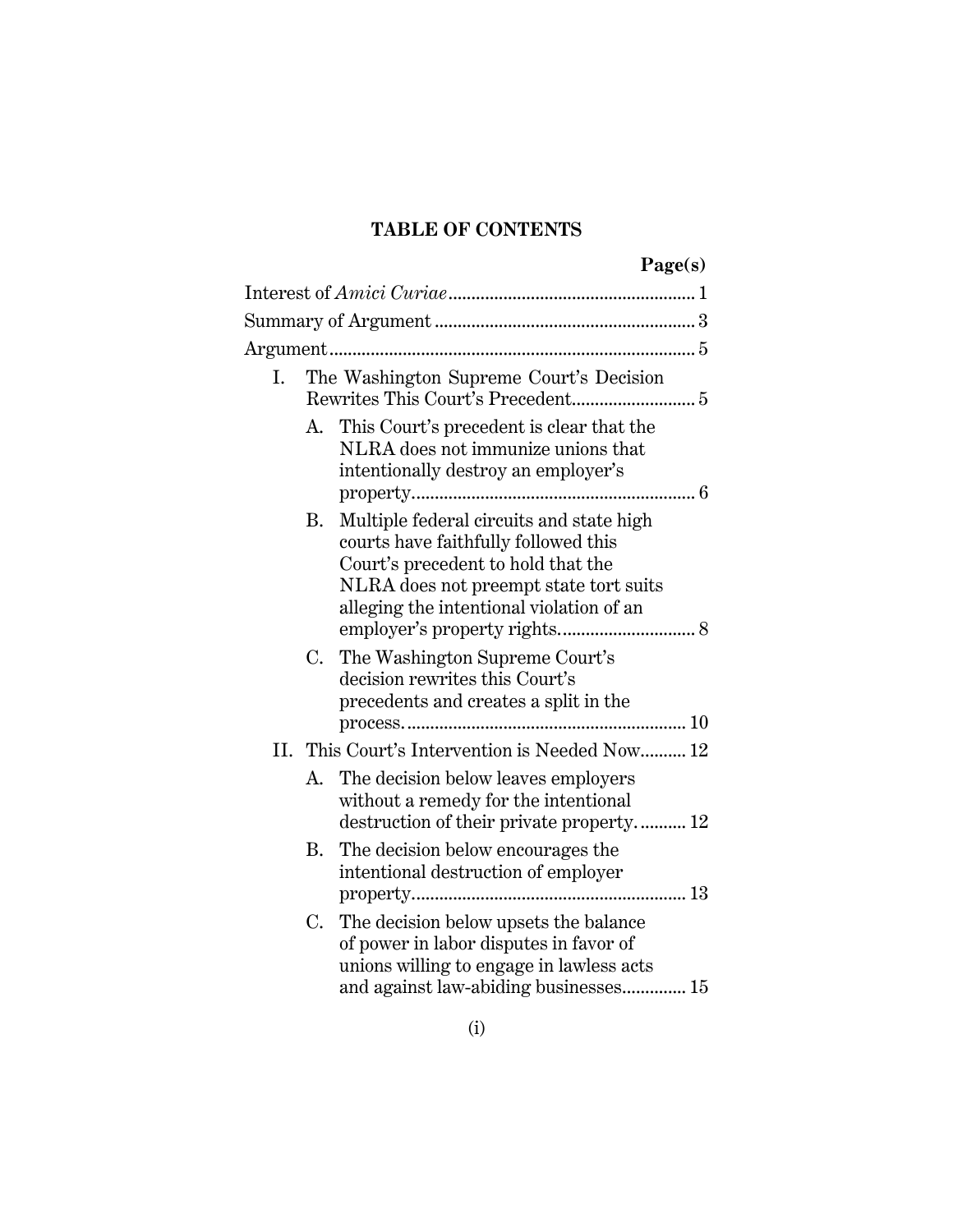| D. The harms attending a split of authority<br>between the lower courts are<br>particularly acute in the context of |  |
|---------------------------------------------------------------------------------------------------------------------|--|
| E. Allowing the intentional destruction of<br>employer property harms local                                         |  |
| communities and workers 17                                                                                          |  |
|                                                                                                                     |  |

ii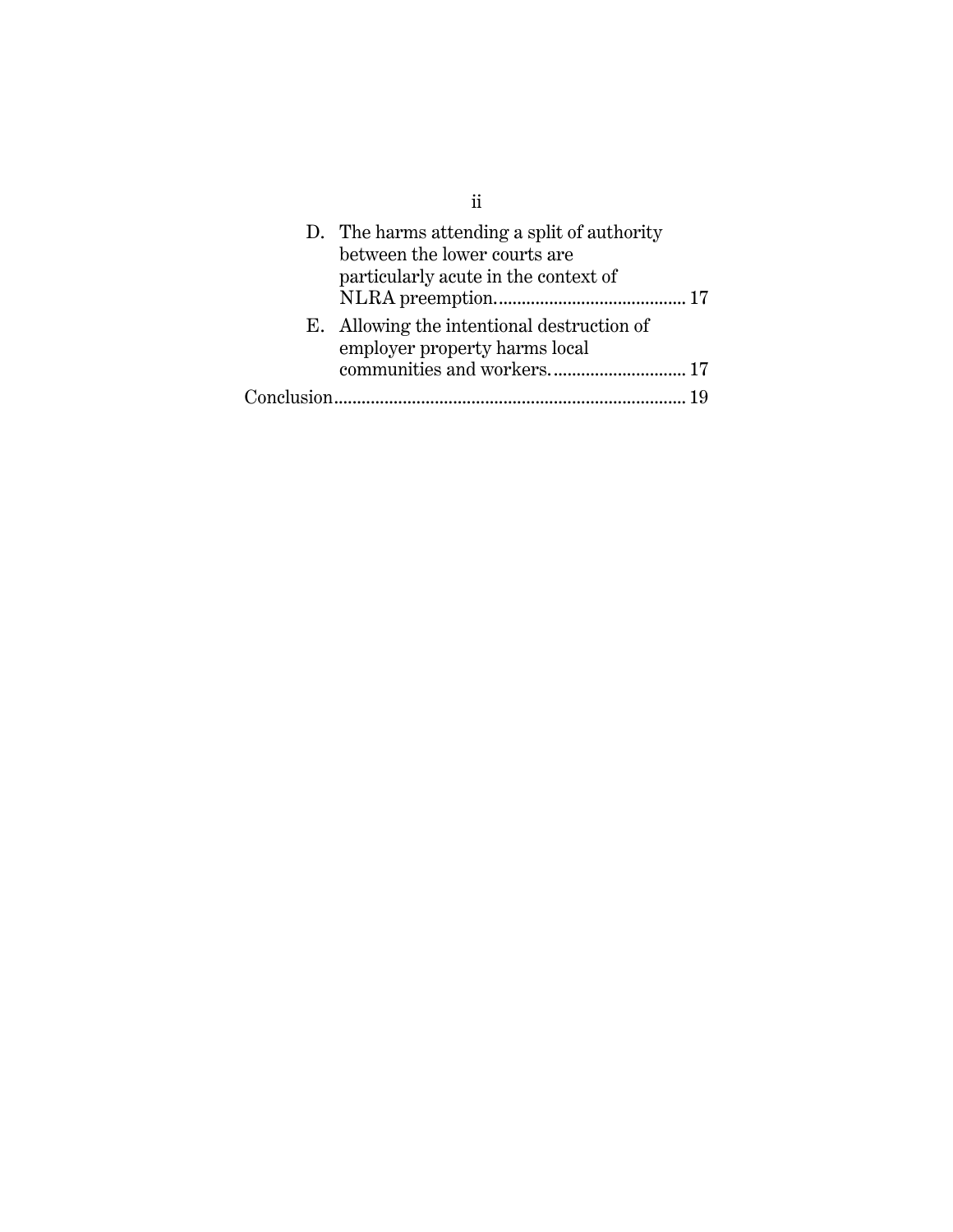# **TABLE OF AUTHORITIES**

# **CASES**

| Amalgamated Ass'n of Motor Coach Emps<br>v. Lockridge,                                                                 |
|------------------------------------------------------------------------------------------------------------------------|
| Bldg. & Constr. Trades Council of Metro.<br>Dist. v. Associated Builders &<br>Contractors of Mass./R.I., Inc., et al., |
| Cedar Point Nursery v. Hassid,                                                                                         |
| Chamber of Commerce of U.S. v. Brown,                                                                                  |
| Glacier Nw., Inc., $D/B/A$ CalPortland v.<br>Int'l Bhd. of Teamsters Local Union<br>No. 174,                           |
| Linn v. United Plant Guard Workers of<br>Am., Loc. $114$ ,                                                             |
| Lodge 76, Int'l Ass'n. of Machinists &<br>Aerospace Workers, AFL-CIO v. Wis.<br>Emp't. Relations Comm'n,               |
| N.Y. Tel. Co. v. N.Y. State Dep't of Labor,                                                                            |
| NLRB v. Fansteel Metallurgical Corp.,                                                                                  |

iii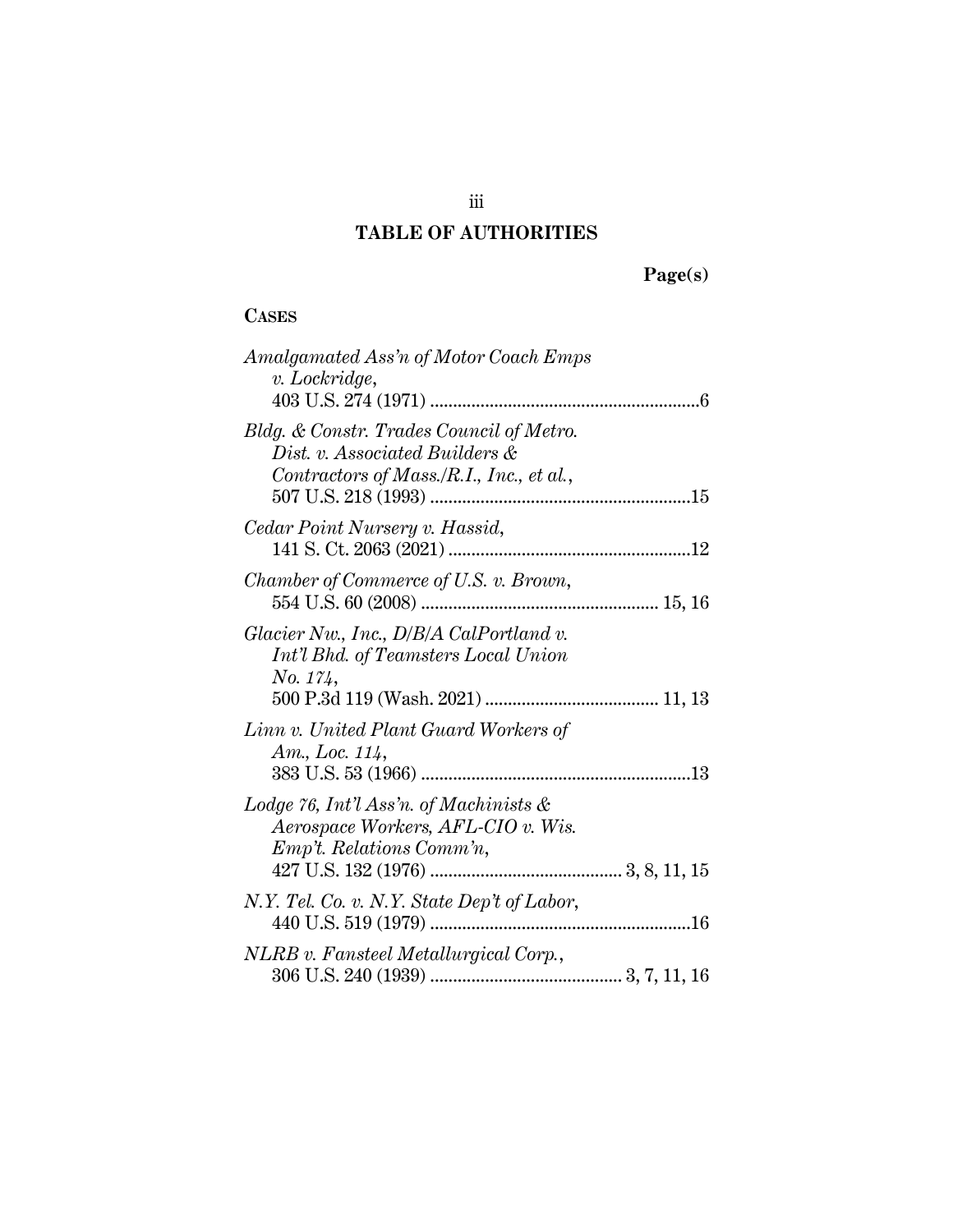iv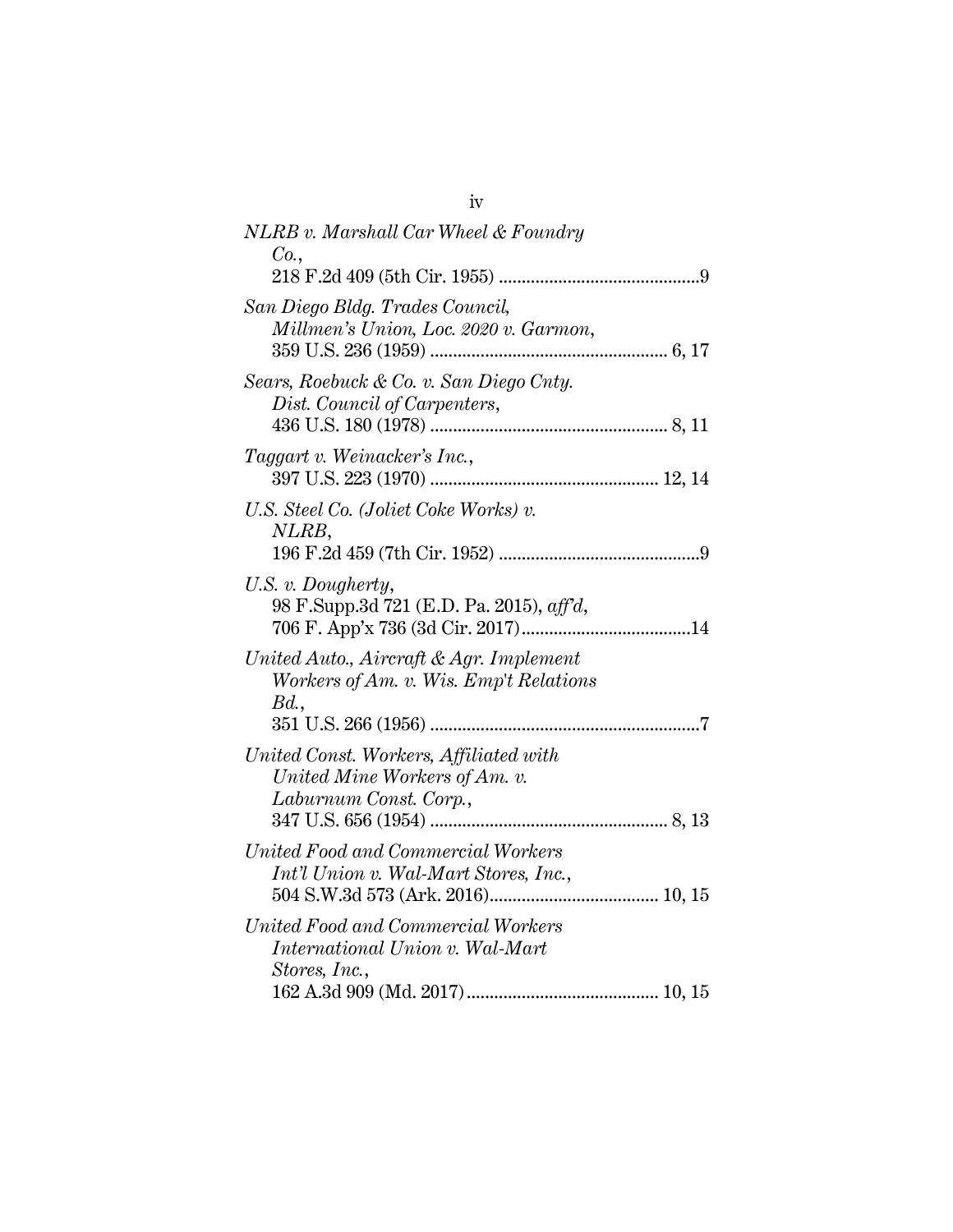# **STATUTES & RULES**

v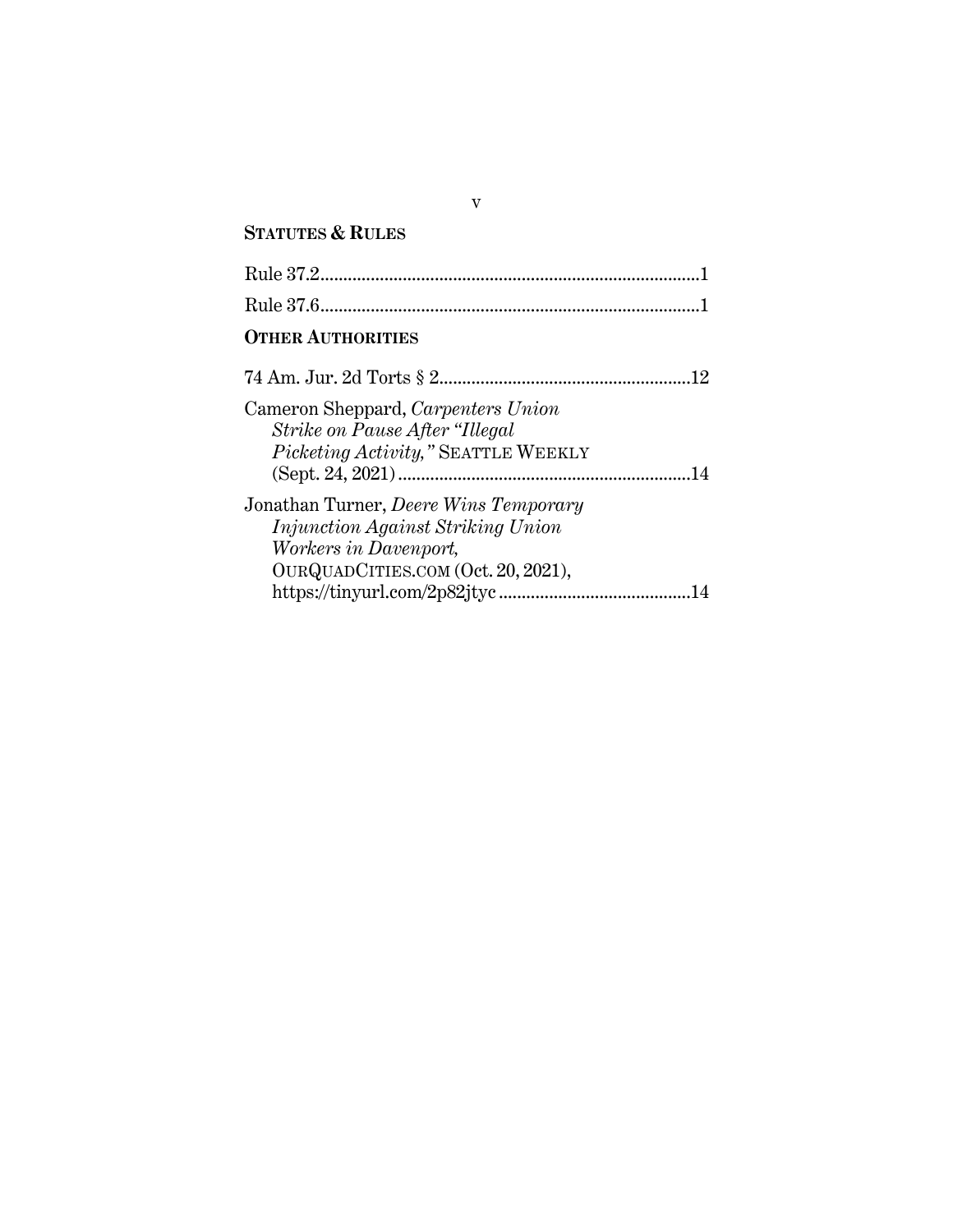#### **INTEREST OF** *AMICI CURIAE*

<span id="page-6-0"></span>*Amici curiae* are the Coalition for a Democratic Workplace ("CDW"), the National Federation of Independent Business ("NFIB"), Associated Builders and Contractors ("ABC"), the Associated General Contractors of America ("AGC"), the National Retail Federation ("NRF"), and the Restaurant Law Center.<sup>1</sup>

The CDW represents employers and associations and the interests of their employees, including nearly 500 member organizations and businesses of all sizes. The majority of CDW's members are covered by the National Labor Relations Act ("NLRA") or represent organizations covered by the NLRA and therefore have a strong interest in the way that the NLRA is interpreted and applied by the National Labor Relations Board.

NFIB is the nation's leading small business association. Its membership spans the spectrum of business operations, ranging from sole proprietor enterprises to firms with hundreds of employees. Founded in 1943 as a nonprofit, nonpartisan organization, NFIB's mission is to promote and protect the right of its members to own, operate, and grow their businesses. The NFIB Small Business Legal Center ("Legal Center") is a nonprofit, public interest law firm established to provide legal resources and be the voice for small businesses in the nation's courts through representation on issues of public interest affecting small businesses. To fulfill its role as the voice for small

<sup>1</sup> Pursuant to this Court's Rule 37.2(a), *amici* affirm that timely notice of intent to file this brief was provided to counsel of record for the parties, and all parties have consented to the filing of this brief. In accordance with Rule 37.6, no counsel for a party authored this brief in whole or in part or made a monetary contribution intended to fund the preparation or submission of this brief, and no person other than *amici curiae*, their members, and their counsel made such a monetary contribution.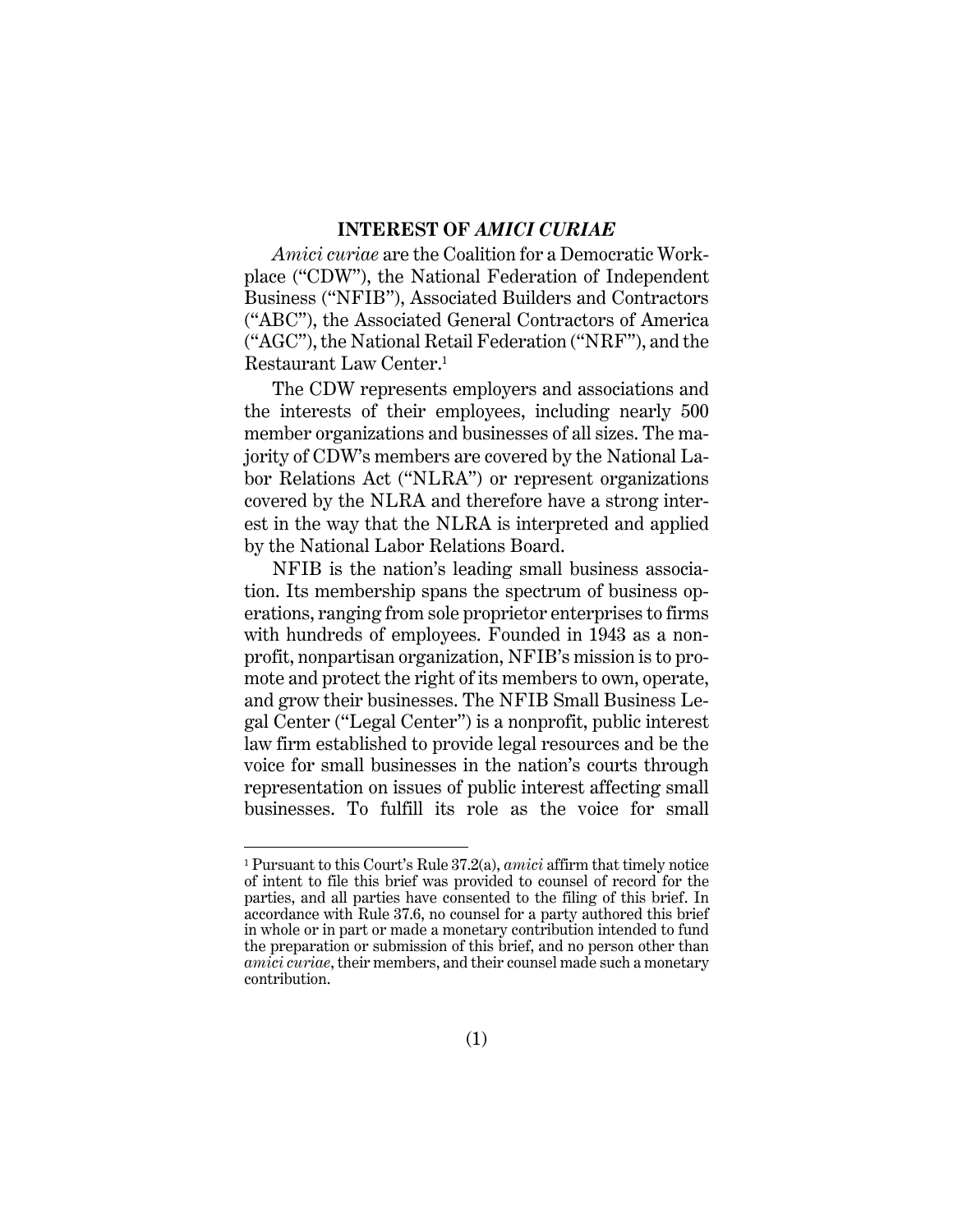business, the Legal Center frequently files *amicus* briefs in cases that will impact small businesses.

ABC is a national construction industry trade association representing more than 21,000 members. ABC and its 69 chapters represent all specialties within the U.S. construction industry, comprised primarily of firms that perform work in the industrial and commercial sectors. ABC's diverse membership is bound by a shared commitment to the merit shop philosophy in the construction industry, which is based on the principles of nondiscrimination due to labor affiliation and fair and open competition.

AGC is a nationwide trade association of construction companies and related firms. It has served the commercial construction industry since 1918 and has become the recognized leader of the construction industry in the United States. The association provides a full range of services to meet the needs and concerns of its members, thereby improving the quality of construction and protecting the public interest. AGC now has more than 27,000 member firms in 89 chapters. It represents union- and open-shop employers engaged in building, heavy, civil, industrial, utility, and other construction.

NRF is the world's largest retail trade association and the voice of retail worldwide. NRF's membership includes retailers of all sizes, formats, and channels of distribution, as well as restaurants and industry partners from the United States and more than 45 countries abroad. NRF files *amicus curiae* briefs in support of the retail community on dozens of topics, including labor issues.

The Restaurant Law Center is the only independent public policy organization created specifically to represent the interests of the food service industry in the courts. This labor-intensive industry is composed of over one million restaurants and other foodservice outlets employing nearly 16 million people—approximately 10 percent of the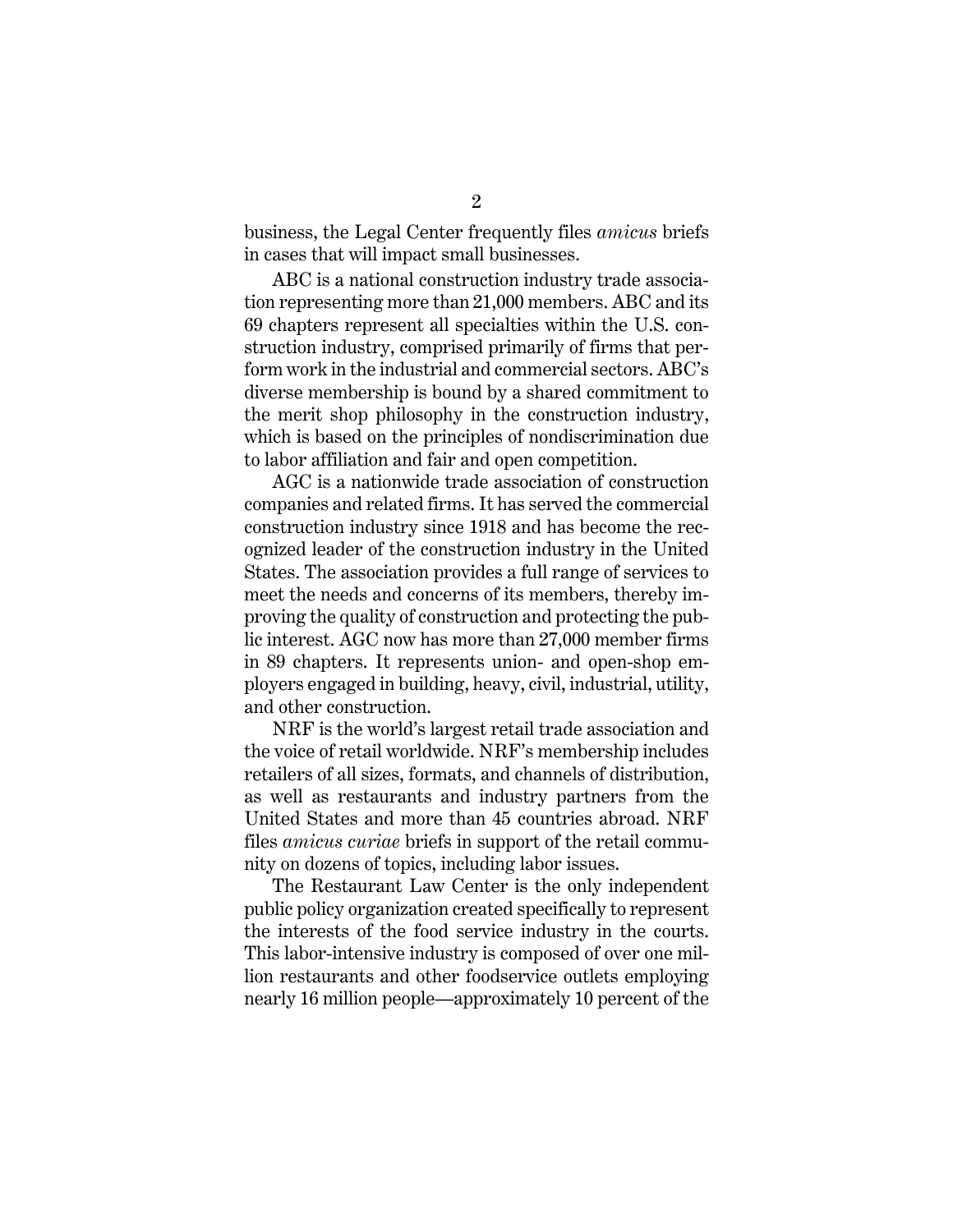U.S. workforce. Restaurants and other foodservice providers are the second largest private sector employers in the United States. Through *amicus* participation, the Restaurant Law Center provides courts with perspectives on legal issues that have the potential to significantly impact its members and their industry. The Restaurant Law Center's *amicus* briefs have been cited favorably by state and federal courts.

#### **SUMMARY OF ARGUMENT**

<span id="page-8-0"></span>**I.** The decision below rewrites this Court's precedent on an important question of federal law: whether unions are immune from state tort suits when they intentionally destroy an employer's property. And in doing so, the decision creates a split with courts across the country.

**A.** For at least 40 years, this Court's precedents have been clear that the NLRA does not immunize unions that intentionally destroy an employer's property by preempting state tort suits against them. State tort suits are preempted when the alleged unlawful conduct is "arguably" protected by the NLRA, but since 1939 this Court has recognized that the NLRA does *not* protect the "despoiling of property" or similar unlawful activity. *NLRB v. Fansteel Metallurgical Corp.*, 306 U.S. 240, 253 (1939). Even if intentionally destroying property were arguably protected activity, this Court has explicitly explained that the "destruction of property" falls within the 'local feeling' exception to preemption. *Lodge 76, Int'l Ass'n. of Machinists & Aerospace Workers, AFL-CIO v. Wis. Emp't. Relations Comm'n*, 427 U.S. 132, 136 (1976) ("*Lodge 76*").

**B.** Federal circuit courts and the highest courts in multiple states have followed this Court's precedents regarding unions' intentional destruction of property. The Fifth and the Seventh Circuits have held that unions that intentionally destroy an employer's property are not engaged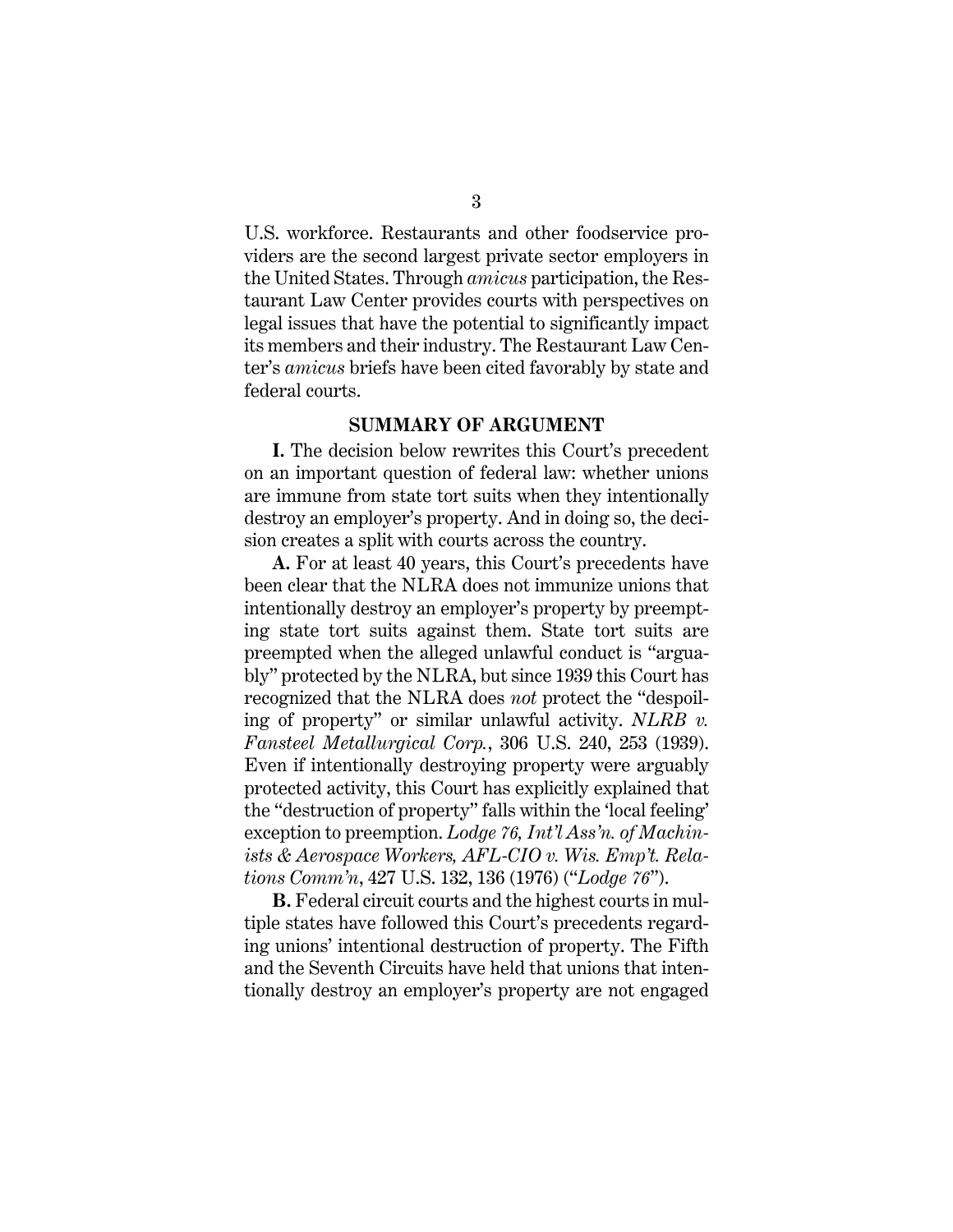in protected activity under the NLRA. Relatedly, the highest courts in Maryland and Arkansas, among others, have held that the NLRA does not preempt employers from enforcing their private property rights under state law—including through trespass actions.

**C.** The Washington Supreme Court below held that the NLRA preempts a tort suit alleging the intentional destruction of property. That court came to this conclusion not only by holding that the NLRA arguably protects the intentional destruction of property, contrary to *Fansteel*, but by rewriting the local feeling exception to apply only to violent actions, contrary to *Lodge 76*. This sharp divergence from established law created a conflict with the Fifth and Seventh Circuits, which have held that intentionally destroying property is unprotected activity, and with the highest courts of Maryland and Arkansas, both of which have rejected arguments that would narrow the local feeling exception to violent actions.

**II.** This Court should intervene now to protect businesses from the consequences of the Washington Supreme Court's decision to jettison established law.

**A.** The decision below leaves employers that suffer intentional property damage—whether that damage is to their product (as in this case), machinery (as the Respondents in this case allegedly intended), structures, or other tangible or real property—without a remedy. Absent review, employers in Washington will no longer be able to bring tort suits against unions that intentionally destroy their property, and the NLRA does not create a substitute remedy. Because state tort actions are often the exclusive means by which businesses recover for such unlawful acts, businesses in Washington will be left holding the bag whenever unions unlawfully swap negotiations for vandalism.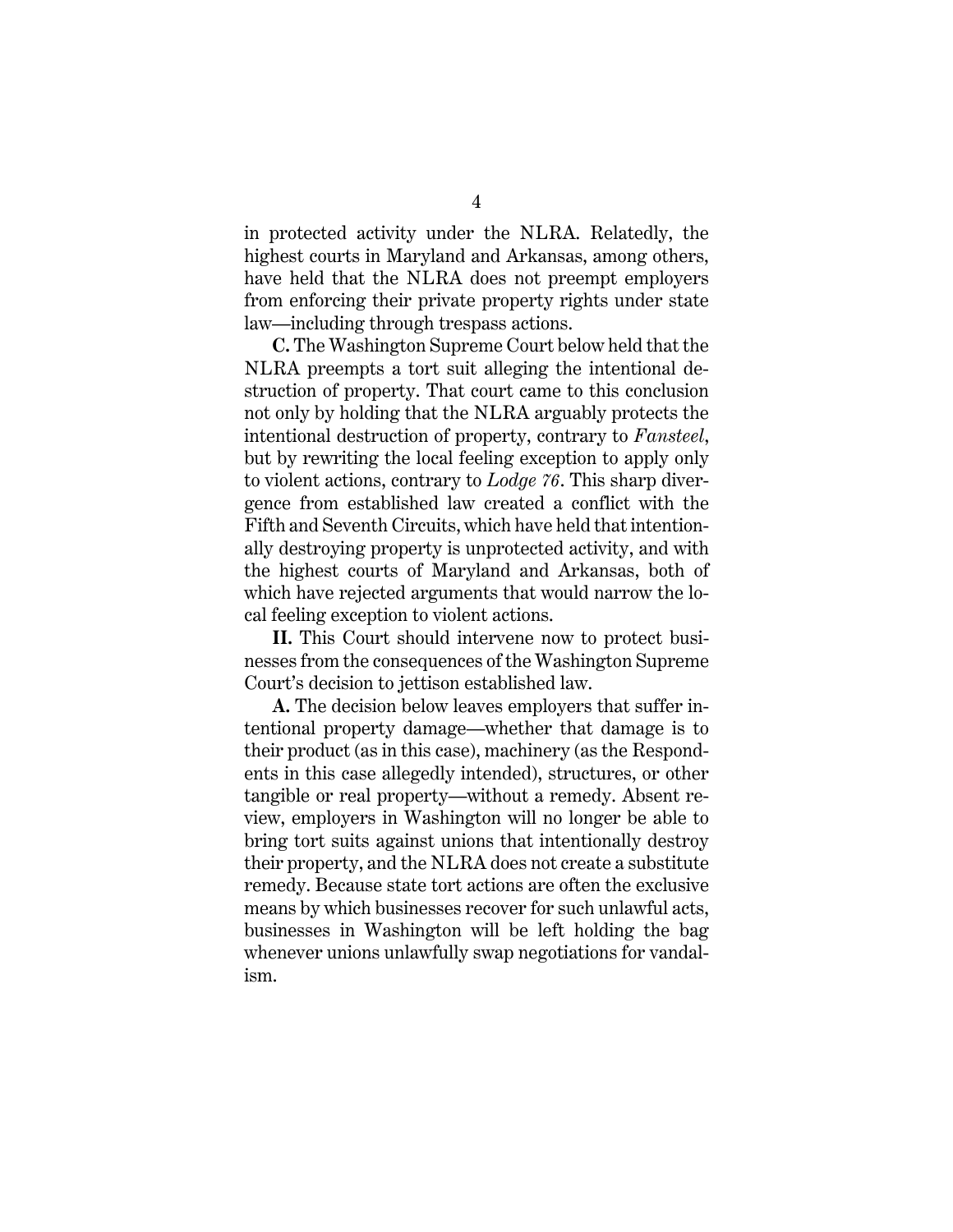**B.** By stripping employers of any remedy, the decision below encourages unions to unlawfully inflict harm on employers by destroying their property. Many local unions across the country are already using unlawful tactics, including violence and harassment. And many unions not willing to cross this line have demonstrated that they are nonetheless willing to push for an ability to engage in any activity short of violence. In this context, unions will likely invoke the Washington Supreme Court's decision as a shield not only in Washington state, but in any jurisdiction that has not previously held that employers may pursue tort claims consistent with the NLRA.

**C.** The lack of a remedy also creates a significant imbalance in power between unions and employers. Congress has attempted to strike a balance between employers and workers. But so long as unions are allowed to engage in lawless activity and employers lack recourse, any union willing to destroy or threaten to destroy an employer's property will have the upper hand in negotiations.

**D.** The need for legal uniformity and predictability is particularly acute regarding NLRA preemption. Not only has this Court recognized the importance of uniformity in the NLRA context, but employers as businesses require predictability to effectively serve their communities, customers, investors, and employees.

**E.** The decision below harms local communities, which have a traditionally recognized interest in protecting local property, and union and non-union employees alike who suffer collateral damage when property is destroyed.

#### **ARGUMENT**

#### <span id="page-10-1"></span><span id="page-10-0"></span>**I. THE WASHINGTON SUPREME COURT'S DECISION REWRITES THIS COURT'S PRECEDENT.**

This Court's precedents unmistakably establish that the NLRA does not immunize unions that intentionally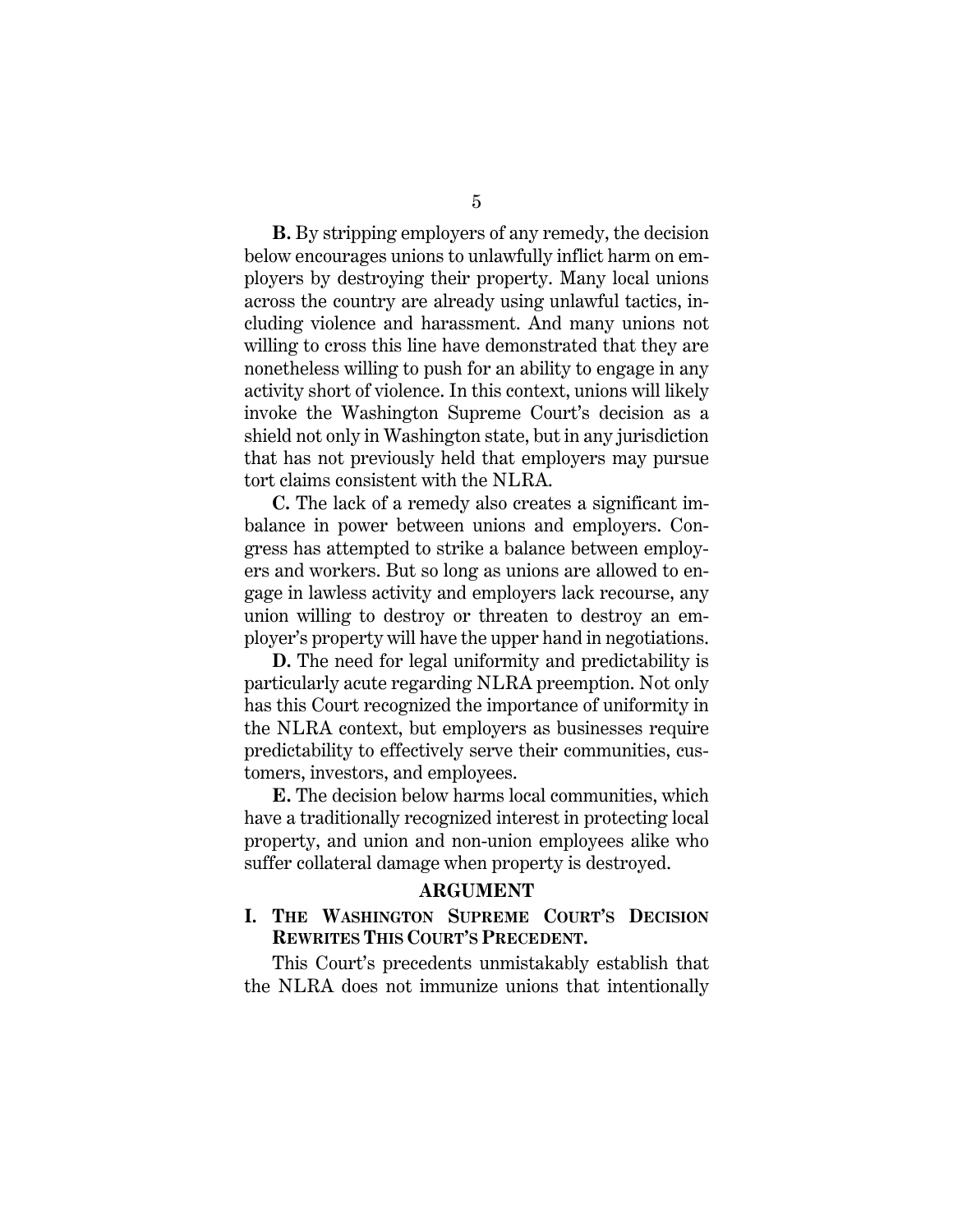destroy their employer's property by preempting state tort suits seeking to hold unions liable for their unlawful actions. In holding otherwise, the Washington Supreme Court rewrote this Court's precedents and created a split with multiple federal circuits and state high courts.

### <span id="page-11-0"></span>**A. This Court's precedent is clear that the NLRA does not immunize unions that intentionally destroy an employer's property.**

When Congress passed the National Labor Relations Act in 1935, it legislated with "broad strokes" and left "the judicial process" to fill in the details. *San Diego Bldg. Trades Council, Millmen's Union, Loc. 2020 v. Garmon*, 359 U.S. 236, 240 (1959). "The principle of pre-emption . . . was [accordingly] born of this Court's efforts, without the aid of explicit congressional guidance, to delimit state and federal judicial authority" under the NLRA. *Amalgamated Ass'n of Motor Coach Emps v. Lockridge*, 403 U.S. 274, 286 (1971).

This Court first set out the relevant framework for analyzing preemption in *Garmon*, where it held that the NLRA ordinarily preempts state efforts to regulate activity that is protected under §7 of the NLRA, prohibited under §8 of the Act, or "arguably" protected or prohibited under those sections. 359 U.S. at 245. But even when the NLRA arguably protects or prohibits conduct, there is no preemption where "the regulated conduct touche[s] interests so deeply rooted in local feeling and responsibility that, in the absence of compelling congressional direction, [courts] could not infer that Congress had deprived the States of the power to act." *Id.* at 244. This is often referred to as the "local feeling" or "local interest" exception.

It has long been established, using this framework, that state tort actions for the intentional destruction of property are not preempted because the NLRA does *not*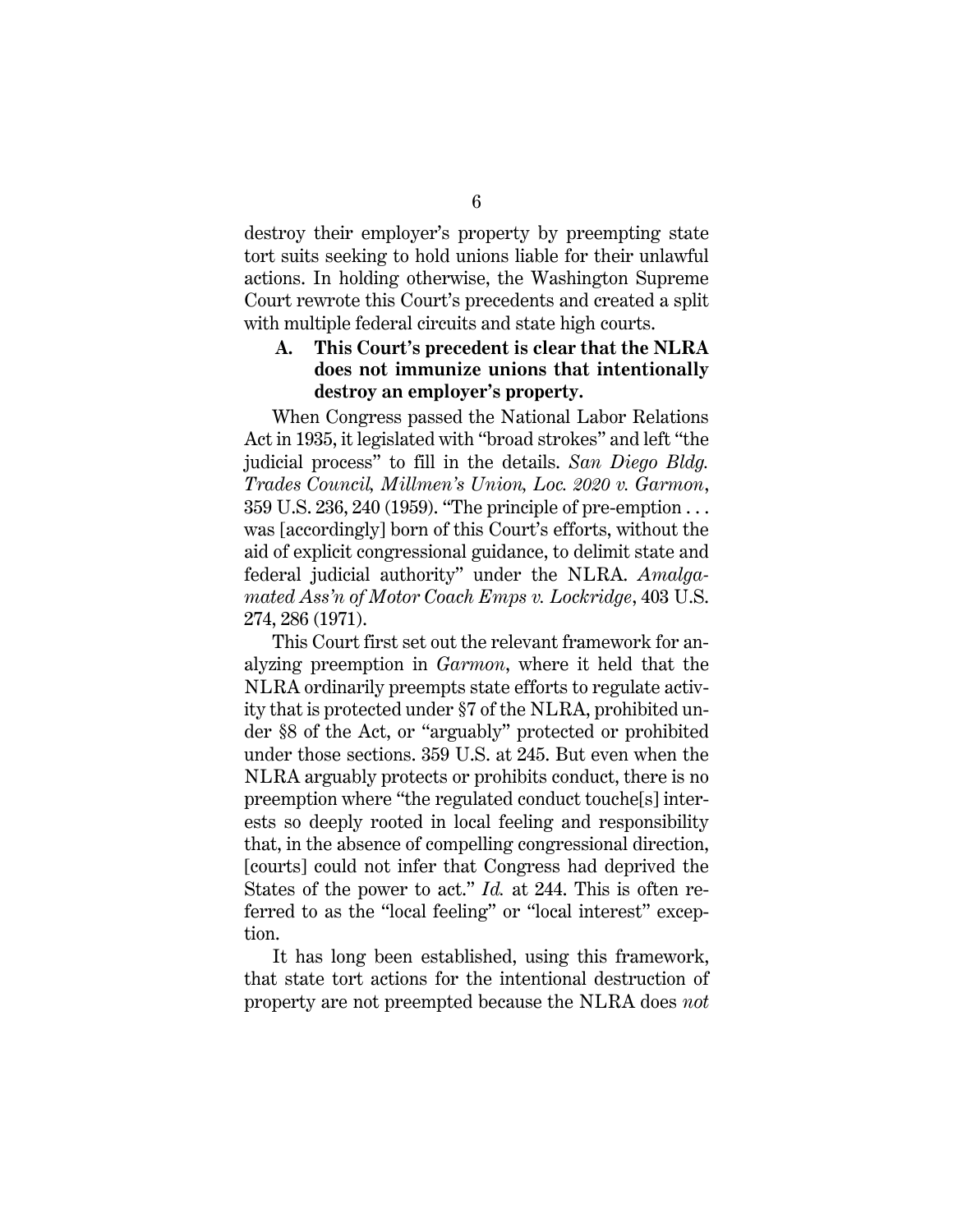protect—even arguably—a union's intentional destruction of property. Only four years after the NLRA was enacted, this Court emphasized that the Act does not authorize unions to engage in "unlawful acts"—including "the seizure and conversion of [] goods[] or the despoiling of [] property"—"to force compliance with demands" because an employer is not "deprived [] of its legal rights to the possession and protection of its property." *Fansteel*, 306 U.S. at 253. The NLRA neither "license[s]" unions "to commit tortious acts" nor "protect[s] them from the appropriate consequences of unlawful conduct." *Id.* It is difficult to imagine a clearer resolution to whether the NLRA preempts state tort suits regarding the intentional destruction of property.

But even if it were unclear that intentionally destroying property is not protected activity and thus *not*  preempted, this Court stated on multiple occasions immediately prior to *Garmon* that preventing the destruction of private property is a compelling local interest that Congress did not intend to remove from local control. In *United Automobile, Aircraft and Agricultural Implement Workers of America v. Wisconsin Employment Relations Board*, this Court stated explicitly that "[t]he dominant interest of the State in preventing violence and *property damage* cannot be questioned." 351 U.S. 266, 274 (1956) (emphasis added). And in *United Construction Workers v. Laburnum Construction Corporation*, it explained that despite changes in labor law, localities maintain their ability to regulate property destruction through civil tort suits: "there is no doubt that [prior to Taft-Hartley in 1947] if agents of [labor] organizations had damaged property through their tortious conduct, the persons responsible would have been liable to a tort action in state courts for damage done" and that the Taft-Hartley Act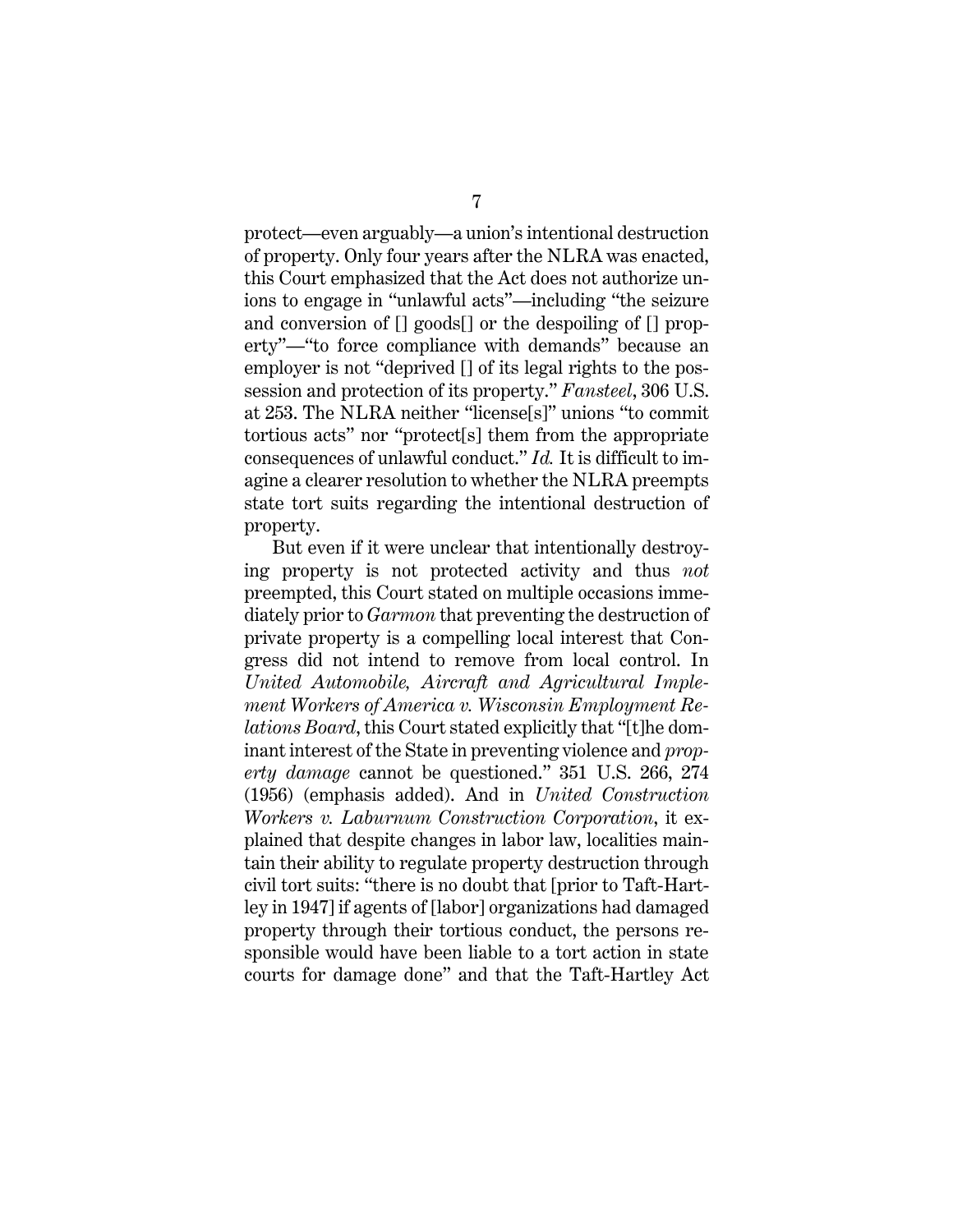"increased, rather than decreased, the legal responsibilities of labor organizations." 347 U.S. 656, 666 (1954).

Roughly two decades later, this Court removed any lingering doubt that the local feeling exception permits employers to hold unions accountable through state tort suits for intentionally destroying property. In *Lodge 76, International Association of Machinists & Aerospace Workers, AFL-CIO v. Wisconsin Employment Relations Commission*, the Court stated in the context of discussing the local feeling exception that "[p]olicing of actual or threatened violence to persons or *destruction of property* has been held most clearly a matter for the States." 427 U.S. 132, 137 (1976) (emphasis added). And in 1978, *Sears, Roebuck & Co. v. Carpenters* held that a state trespass action brought against picketers on an employer's property was not preempted because trespass—a lesser violation of an employer's property rights than intentional destruction, because trespass is temporary—fell under the local feeling exception. 436 U.S. 180, 207 (1978).

Whether unions may destroy an employer's property with impunity due to NLRA preemption was an important federal question, but it was a question that this Court long ago settled with a resounding "no."

## <span id="page-13-0"></span>**B. Multiple federal circuits and state high courts have faithfully followed this Court's precedent to hold that the NLRA does not preempt state tort suits alleging the intentional violation of an employer's property rights.**

In light of this Court's long-standing clear precedent, it is no surprise that every federal circuit to consider the issue has held that the NLRA does not protect a union's intentional destruction of property—which, under *Garmon*, means there is no preemption.

In 1955, the Fifth Circuit reviewed a Board petition for enforcement based on findings that an employer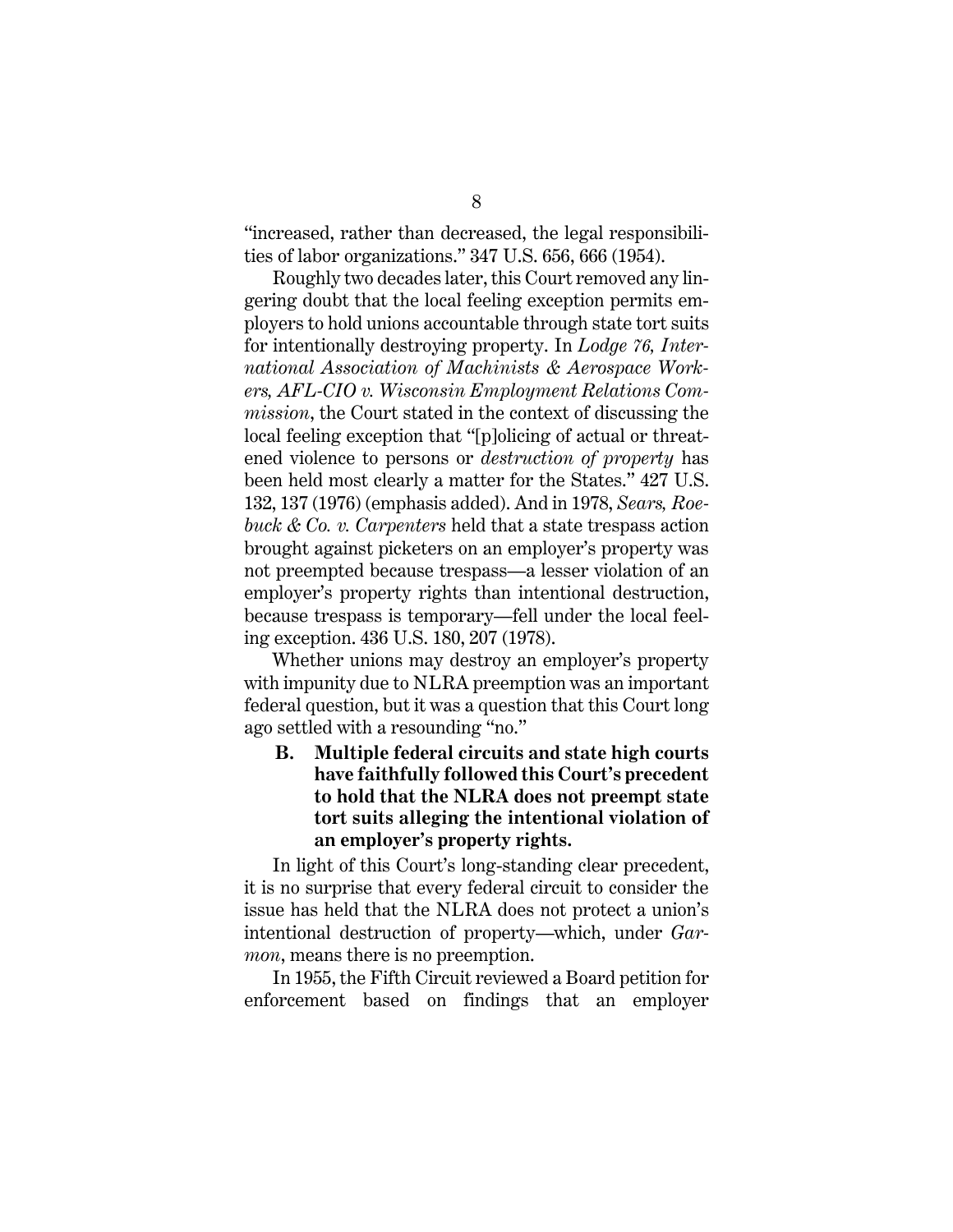discharged striking employees who intentionally timed their walkout for when molten iron in the plant cupola was ready to be poured, leaving the employer vulnerable to "substantial property damage and pecuniary loss." *NLRB v. Marshall Car Wheel & Foundry Co.*, 218 F.2d 409, 411 (5th Cir. 1955). Relying on this Court's early NLRA cases, and specifically citing *Fansteel*, the Fifth Circuit held that the walkout was "akin to the type of irresponsible and unprotected activity condemned by the Supreme Court as effectively removing the guilty employees from statutory protection." *Id.* at 413. It did not matter that non-striking employees were able to "pour off the molten metal and prevent any actual damage," *id.* at 411—the intent to damage property brought the striking employees outside of the NLRA, and thus outside its preemptive scope.

Two years prior, the Seventh Circuit similarly held that the NLRA did not protect steel workers who went on strike, intentionally leaving ovens unattended and knowing that doing so created serious risk of property damage. *U.S. Steel Co. (Joliet Coke Works) v. NLRB*, 196 F.2d 459, 467 (7th Cir. 1952). Moreover, as in *Marshall Car Wheel*, the court in *Joliet Coke Works* held that the intentionally tortious activity was unprotected even though great physical damage was avoided thanks to tremendous effort. 196 F.2d at 467.

Following these cases, it appears to have been so undisputed that the NLRA does not immunize union members who intentionally destroy an employer's property that no other circuits were ever presented with the issue. Even so, at least three other circuits—as well as the NLRB—have expressed their agreement with this proposition. *See* Petitioner's Br. at 14 (collecting cases).

State courts, drawing on the local feeling exception, have separately held that the NLRA does not preempt employers from enforcing their private property rights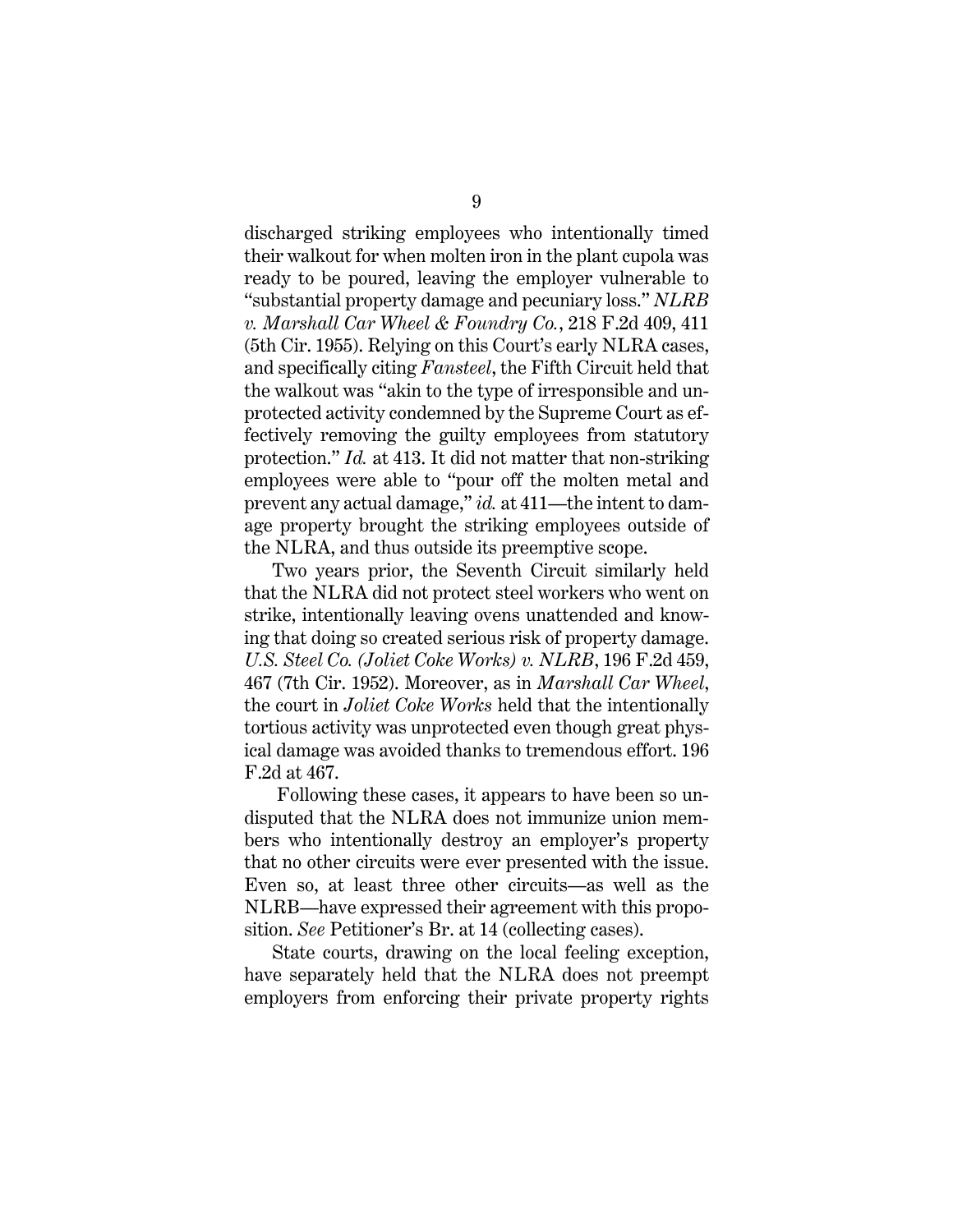under state law when unions and their members intentionally violate those rights. For example, in *United Food and Commercial Workers International Union v. Wal-Mart Stores, Inc.*, 162 A.3d 909 (Md. 2017) (hereinafter *United Food* (Md.)), the Court of Appeals of Maryland held that Wal-Mart's claims for trespass and nuisance were not preempted by the NLRA. *Id.* at 912. The union had argued that the NLRA preempted these state-law claims because the local interest exception applied only to "cases involving violence, threats of violence, or malicious conduct"—not to other violations of private property rights. *Id.* at 922. But the court rejected this limitation. *Id.* The Arkansas Supreme Court also rejected this same argument from the same union, allowing an employer's trespass action to move forward as not preempted. *United Food and Commercial Workers Int'l Union v. Wal-Mart Stores, Inc.*, 504 S.W.3d 573, 578 (Ark. 2016) (hereinafter *United Food*  (Ark.)).

In short, every appellate court to have confronted the question has followed this Court's clear precedent to hold that the NLRA does not immunize unions that intentionally violate the property rights of an employer.

### <span id="page-15-0"></span>**C. The Washington Supreme Court's decision rewrites this Court's precedents and creates a split in the process.**

The Washington Supreme Court twice rewrote this Court's precedents and created a split with multiple state high courts and federal circuits when it held that the NLRA preempts a state tort suit against a union for the intentional destruction of an employer's property.

First, the Washington Supreme Court rewrote this Court's precedent when it concluded that intentional destruction of property is "arguably protected" by the NLRA, reasoning that there are two competing principles at play that only the NLRB can resolve: (1) conduct is not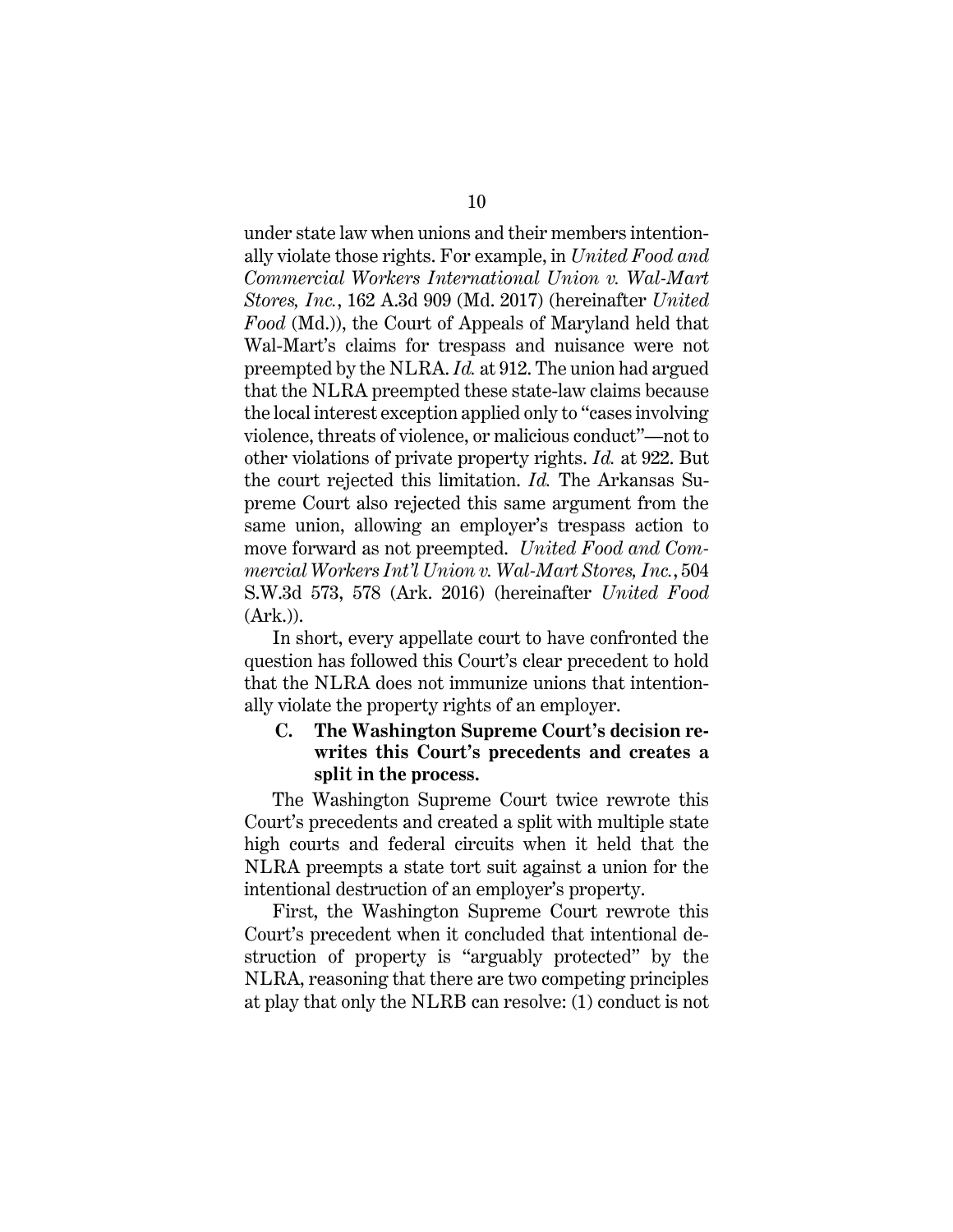protected when workers fail to take "reasonable precautions to protect an employer's plant, property, and products," and (2) "economic harm may be inflicted through a strike as a legitimate bargaining tactic." *Glacier Nw., Inc., D/B/A CalPortland v. Int'l Bhd. of Teamsters Local Union No. 174*, 500 P.3d 119, 131 (Wash. 2021).

This Court, however, meant what it said in *Fansteel*: "to justify [despoiling property] because of the existence of a labor dispute or of an unfair labor practice would be to put a premium on resort to force instead of legal remedies and to subvert the principles of law and order which lie at the foundations of society." *Fansteel*, 306 U.S. at 253. The Washington Supreme Court had no license to disregard this precedent dispatching with the intentional destruction of property in favor of supposedly competing interests.<sup>2</sup> And in doing so, it created a clear split between it and the Fifth and Seventh Circuits, both of which have held that the NLRA does not protect—even arguably intentional destruction of property. *See supra* pp.9-10.

*Second*, the Washington Supreme Court rewrote this Court's precedent by redefining the scope of the local feeling exception to include only "intimidation and threats of violence." *Glacier Northwest*, 500 P.3d at 129; *see also id.*  at 130 (limiting "local feeling" exception to "violent or outrageous conduct"). This holding cannot be reconciled with this Court's express statement in *Lodge 76* that "[p]olicing of actual or threatened violence to persons *or destruction of property* has been held most clearly a matter for the States," 427 U.S. at 137 (emphasis added), or its holding in *Sears* that the NLRA did not preempt a trespass claim for a union's peaceful picketing, 436 U.S. at 207. Moreover, by

<sup>2</sup> What is more, as discussed by Petitioner, by employing this unusual competing-principles methodology, the court below also created a split with six other circuits. Petitioner's Br. at 16-20 (collecting cases).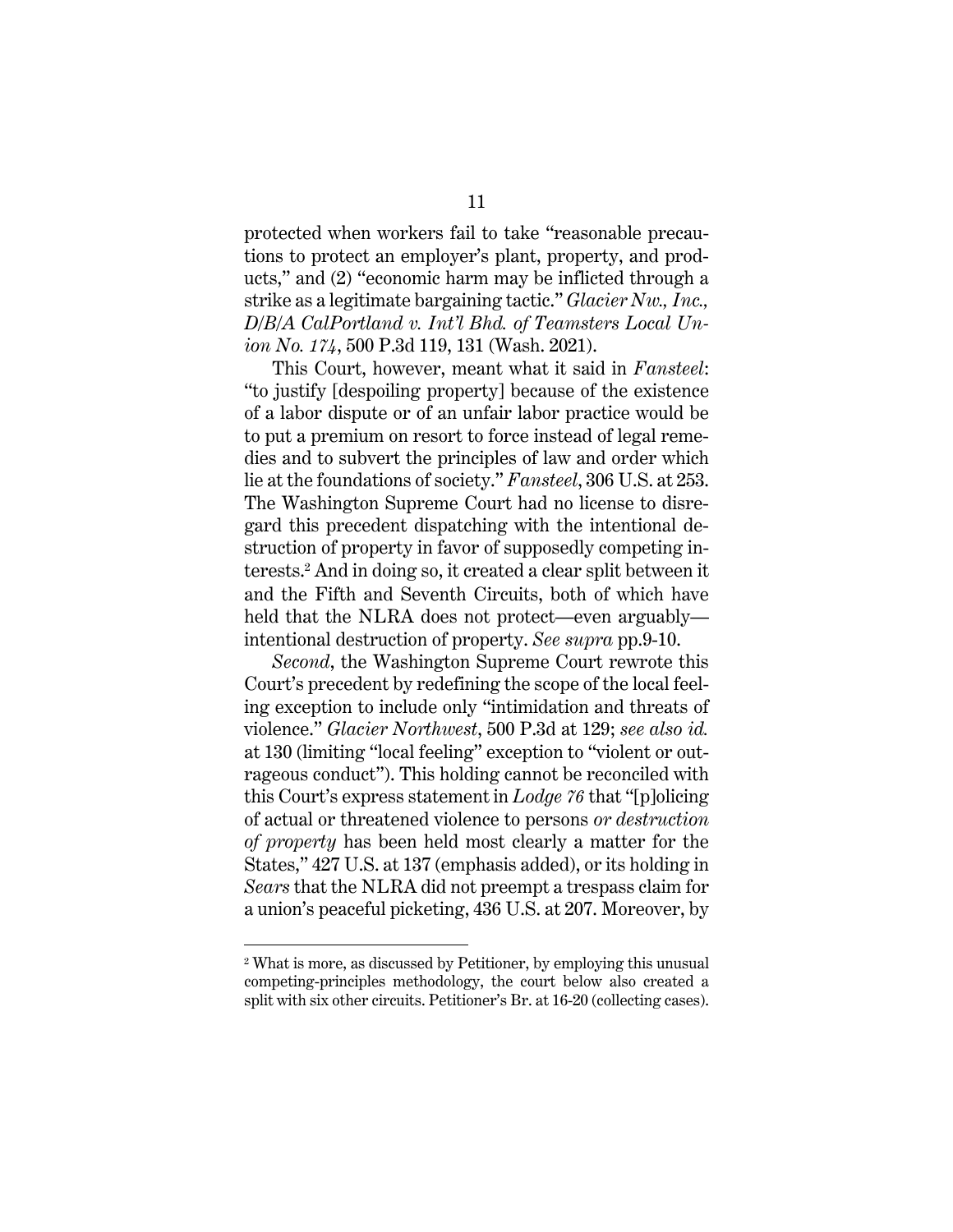limiting the local feeling exception to violent conduct, the court below created a split with multiple state courts that explicitly *rejected* that argument. *See Supra* pp.10-11 (citing *United Food* (Md.) and *United Food* (Ark.)).

\* \* \*

This Court should grant plenary review to resolve the split that has been created and to correct the Washington Supreme Court's distortion of otherwise well-settled law. But in the alternative, because the decision below is so clearly contrary to this Court's precedent, the Court should summarily reverse the Washington Supreme Court.

#### <span id="page-17-0"></span>**II. THIS COURT'S INTERVENTION IS NEEDED NOW.**

The decision below creates a risk of stark consequences for employers, many of whom are already facing aggressive acts by unions and their members around the country.

### <span id="page-17-1"></span>**A. The decision below leaves employers without a remedy for the intentional destruction of their private property.**

"The Founders recognized that the protection of private property is indispensable to the promotion of individual freedom." *Cedar Point Nursery v. Hassid*, 141 S. Ct. 2063, 2071 (2021). State tort law is the primary way that our system promotes this freedom by "protecting society as a whole from physical harm to a person or property." 74 Am. Jur. 2d Torts § 2. Specifically, "trespass laws" have historically served to "protect[] . . . private property, whether a home, factory, or store." *Taggart v. Weinacker's Inc.*, 397 U.S. 223, 227 (1970) (Burger, C.J., concurring). Indeed, a trespass action under state law whether trespass to real property or trespass to chattel is often the primary way to ensure that those engaged in wrongdoing through the intentional destruction of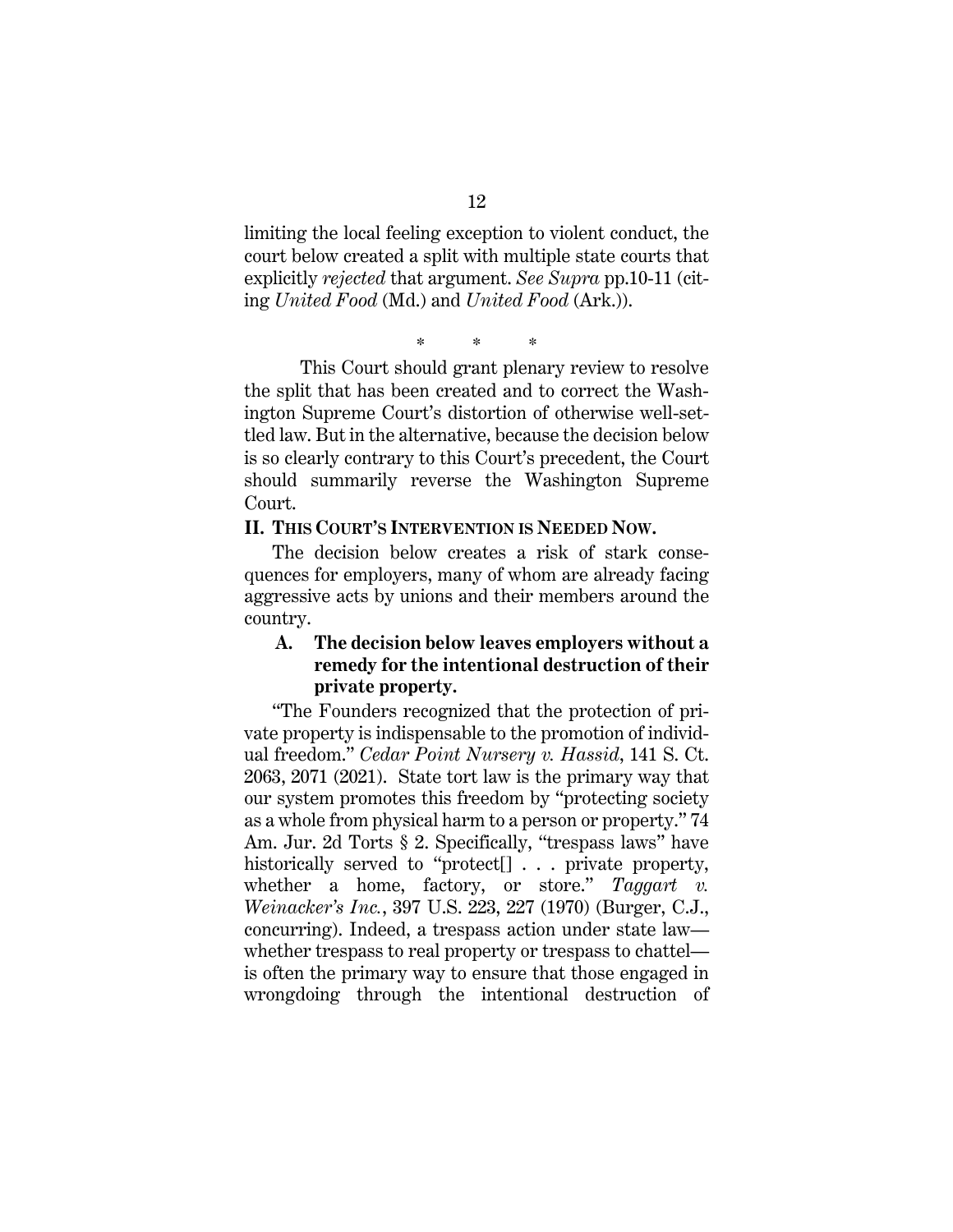property are held accountable for their actions and that the victims of those actions are compensated.

The decision below, however, removes this powerful and important protection from businesses whose employees intentionally destroy their property, and does so without providing an alternative remedy. The Washington Supreme Court did not dispute this, *see Glacier Northwest*, 500 P.3d at 134—nor could it. "Congress [in the NLRA] has neither provided nor suggested any substitute for the traditional state court procedure for collecting damages for injuries caused by tortious conduct." *Laburnum*, 347 U.S. at 664. Preempting a state tort action, therefore, "cut[s] off the injured respondent from [its] right of recovery," and "deprive[s] it of its property without recourse or compensation." *Id.* 

As a result, unless the decision below is reviewed and reversed, businesses in Washington will be without remedy if union members in their employ decide to intentionally destroy the employer's property. Moreover, businesses in jurisdictions that have not definitively resolved the preemption questions presented by this petition face risk that a court following the Washington Supreme Court will deprive them of their right to bring a tort suit.

#### <span id="page-18-0"></span>**B. The decision below encourages the intentional destruction of employer property.**

Removing tort liability for intentionally destroying private property is particularly concerning in the labor relations context because "[l]abor disputes are ordinarily heated affairs." *Linn v. United Plant Guard Workers of Am., Loc. 114*, 383 U.S. 53, 58 (1966). When tensions run high and unions seek any form of leverage available to bolster their bargaining position against employers, they will be emboldened to use the destruction of property—or the threat thereof—against employers as a means to an end, knowing that unions and their members cannot be held to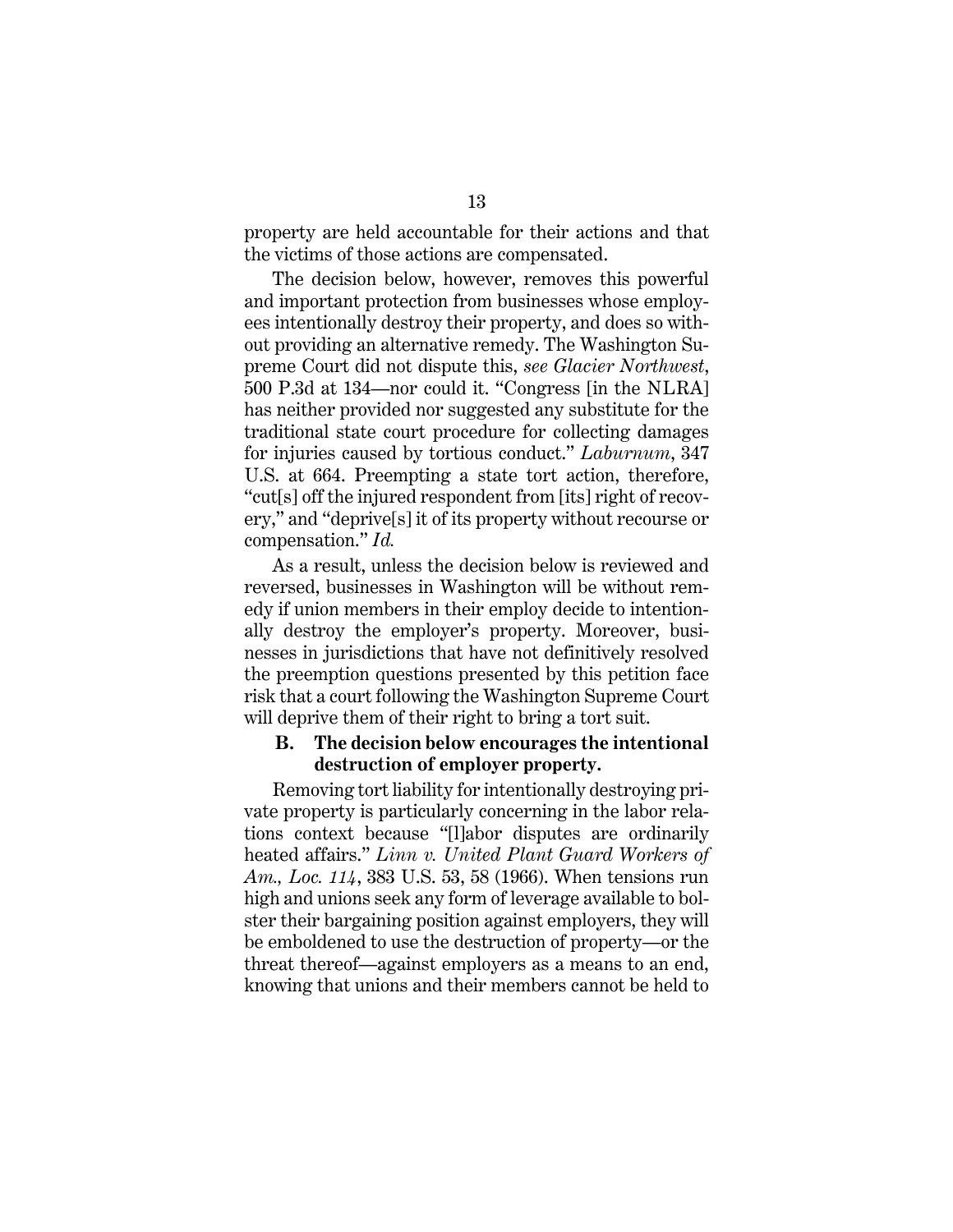account in the artificial "no-law area" created by the decision below. *See Taggart*, 397 U.S. at 228 (Burger, C.J., concurring).

That union members may engage in unscrupulous behavior is not speculative. For example, in September 2021, in Oregon, a Northwest Carpenters Union strike was paused after strikers engaged in threats of violence, harassment, and other illegal picketing activity, accompanied by near physical altercations. <sup>3</sup> According to the union, these "roaming protests" were unsanctioned and included both union and non-union members.<sup>4</sup> Only a month later, a company in Iowa won a temporary injunction against union members who not only trespassed—blocking customers and contractors from entering the building—but verbally and physically harassed vendors, customers, and non-striking employees. <sup>5</sup> And perhaps one of the most prominent recent examples was the 2015 conviction of a Philadelphia union leader and eleven union members who engaged in a systemic pattern of extortions, arsons, and assaults in an attempt to force non-union companies to hire union workers. *U.S. v. Dougherty*, 98 F.Supp.3d 721, 725, 727, 737 (E.D. Pa. 2015) (noting criminal activities "were aberrational, but not novel"), *aff'd*, 706 F. App'x 736 (3d Cir. 2017). These and similar incidents of unions using physical harassment and intimidation to achieve their goals raises strong concerns that they might also sanction destruction of employers' property if they know there will

<sup>3</sup> *See* Cameron Sheppard, *Carpenters Union Strike on Pause After "Illegal Picketing Activity,"* SEATTLE WEEKLY (Sept. 24, 2021)*,* https://tinyurl.com/bdzzva9w.

<sup>4</sup> *Id.*

<sup>5</sup> *See* Jonathan Turner, *Deere Wins Temporary Injunction Against Striking Union Workers in Davenport*, OURQUADCITIES.COM (Oct. 20, 2021), https://tinyurl.com/2p82jtyc.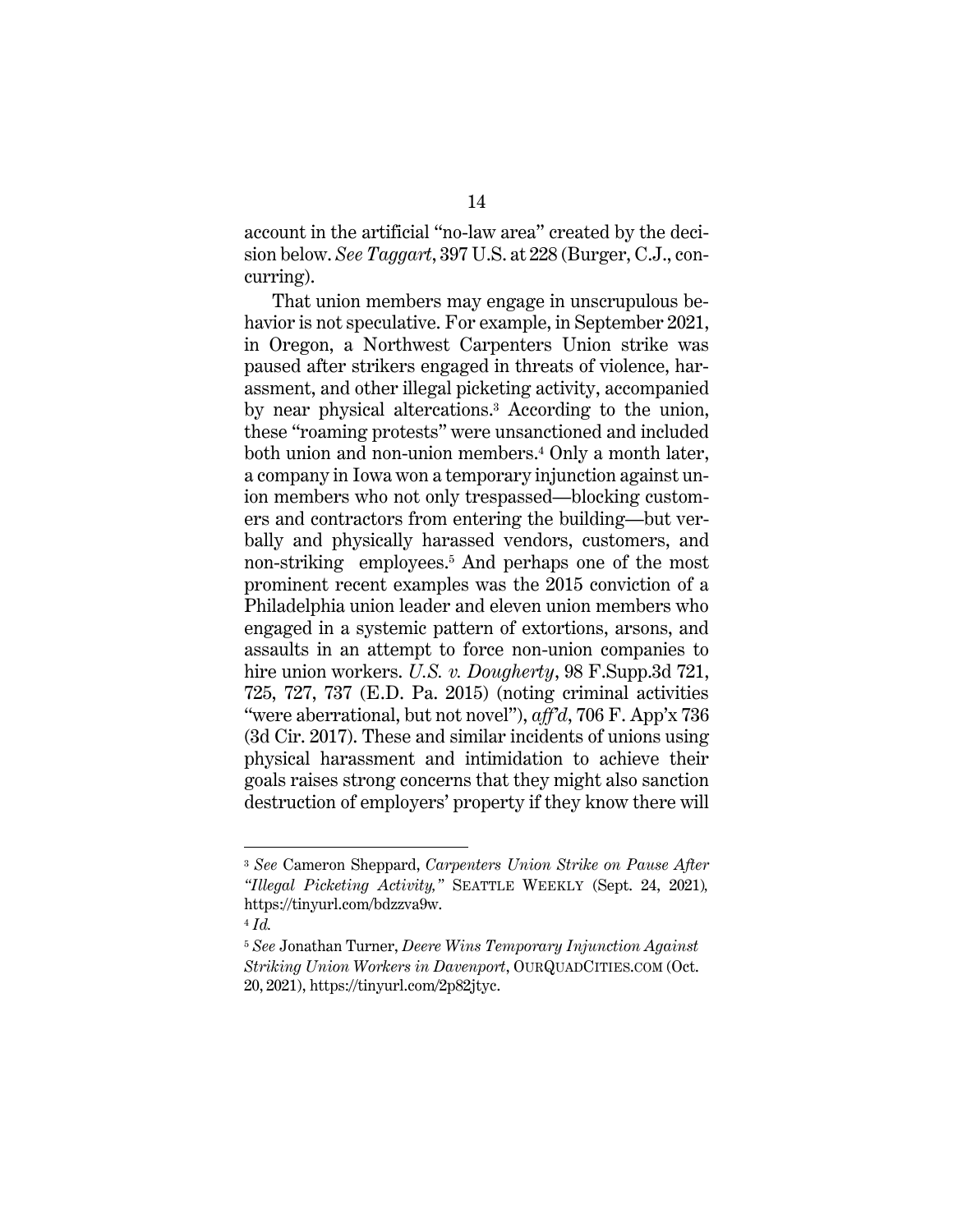be no consequences.

Moreover, even unions that do not engage in violence or intimidation have demonstrated a willingness to push the boundaries of lawful conduct. In *United Food* (Md.) and *United Food* (Ark.), unions occupied the employer's property despite the employer's insistence that they leave the premises, arguing that they were entitled to violate the employer's private property rights with impunity unless the trespass was violent, *United Food* (Ark.), 504 S.W.3d at 576, or in the Maryland case, unless the trespass was violent or caused property damage. *United Food* (Md.), 162 A.3d at 919. Here, the Respondent attempts to push the boundaries of preempted conduct *even further*—arguing that, even if property is intentionally destroyed, employers have no recourse in State courts because of NLRA preemption.

Put simply, the consequences of the decision below are undeniable: leaving the Washington Supreme Court's decision in place will likely lead to more unions intentionally destroying employers' private property.

<span id="page-20-0"></span>**C. The decision below upsets the balance of power in labor disputes in favor of unions willing to engage in lawless acts and against lawabiding businesses.** 

This Court has repeatedly stressed that, in enacting federal labors laws, Congress attempted to effectuate a balance in bargaining power between labor and management. *Chamber of Commerce of U.S. v. Brown*, 554 U.S. 60, 74 (2008); *Lodge 76*, 427 U.S. at 146; *Bldg. & Constr. Trades Council of Metro. Dist. v. Associated Builders & Contractors of Mass./R.I., Inc., et al.*, 507 U.S. 218, 226 (1993). And Congress has recalibrated that balance when necessary, as when it passed the Taft-Hartley Act in 1947 out of "[c]oncern[] that the [NLRA] had pushed the labor relations balance too far in favor of unions." *Chamber of*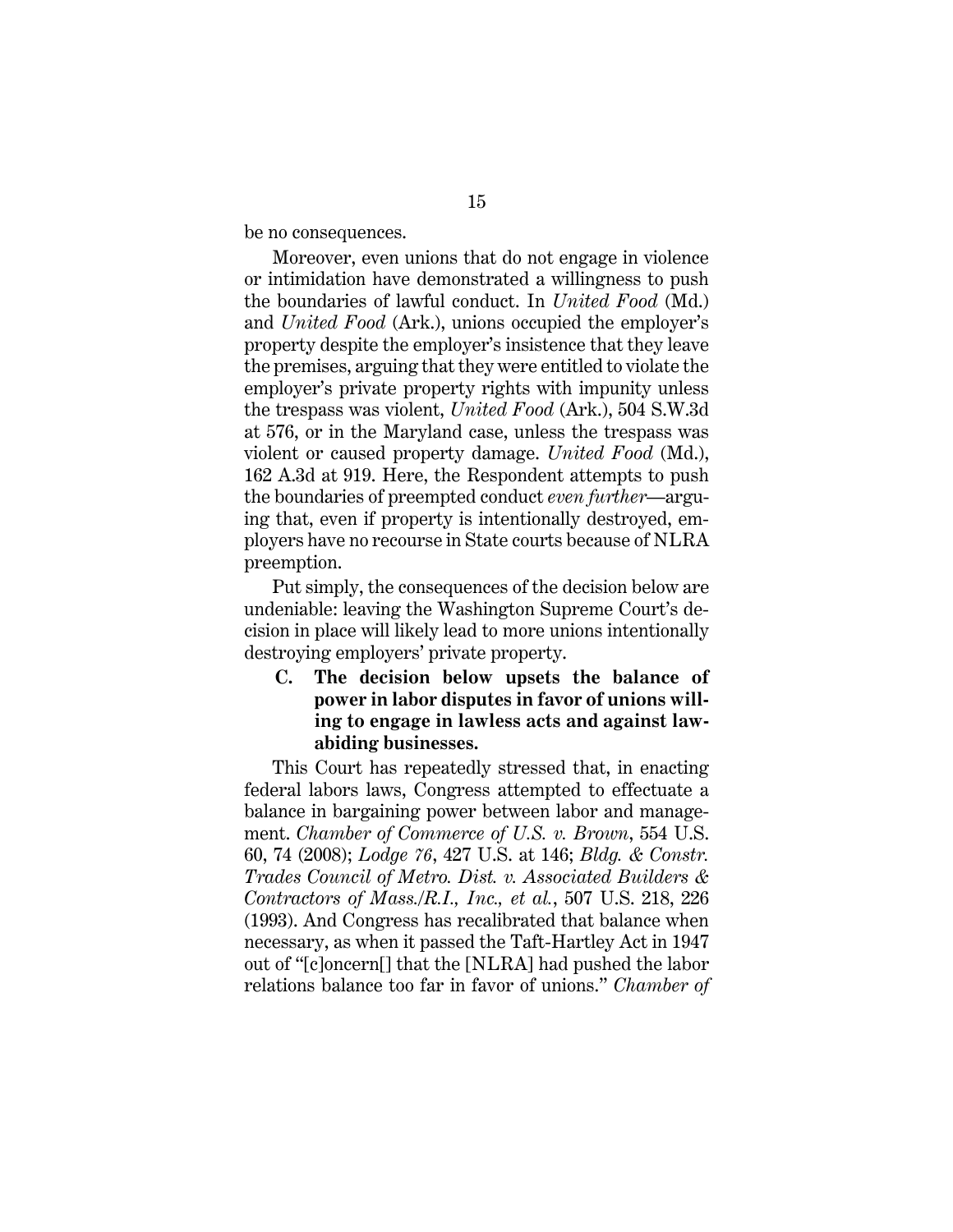#### *Commerce of U.S.*, 554 U.S. at 67.

This Court has recognized congressionally sanctioned "economic warfare between labor and management" wherein each side uses "economic weapons" governed generally by "the free play of economic forces" in the bargaining process. *See N.Y. Tel. Co. v. N.Y. State Dep't of Labor*, 440 U.S. 519, 530-531 (1979). This balance prevents both the NLRB and States from regulating certain aspects of labor disputes—leaving the bargaining parties and market forces free to work. *Chamber of Commerce of U.S.*, 554 U.S*.* at 65. Of course, each side is only permitted the use of *lawful economic* weapons. *Fansteel*, 306 U.S. at 256. Arming one side with patently unlawful *physical*  weapons would wildly throw off the balance struck by Congress.

The decision below does just that. It creates a fundamentally uneven playing field by gifting unions an additional and unlawful weapon—the intentional destruction of property—while simultaneously removing an essential shield held by employers.

This is not some minor alteration: the financial, logistical, and reputational harms that attend the destruction of property at the hands of employees who know the lynchpins of a business can be incalculable. Even the mere threat of destruction of property will be enough to fundamentally alter the bargaining positions between labor and management, and therefore fundamentally alter the substance of the resulting collective bargaining agreement. It is critical, moreover, that this imbalance will reverberate for years to come because collective bargaining agreements last for years at a time, and future agreements build on prior agreements.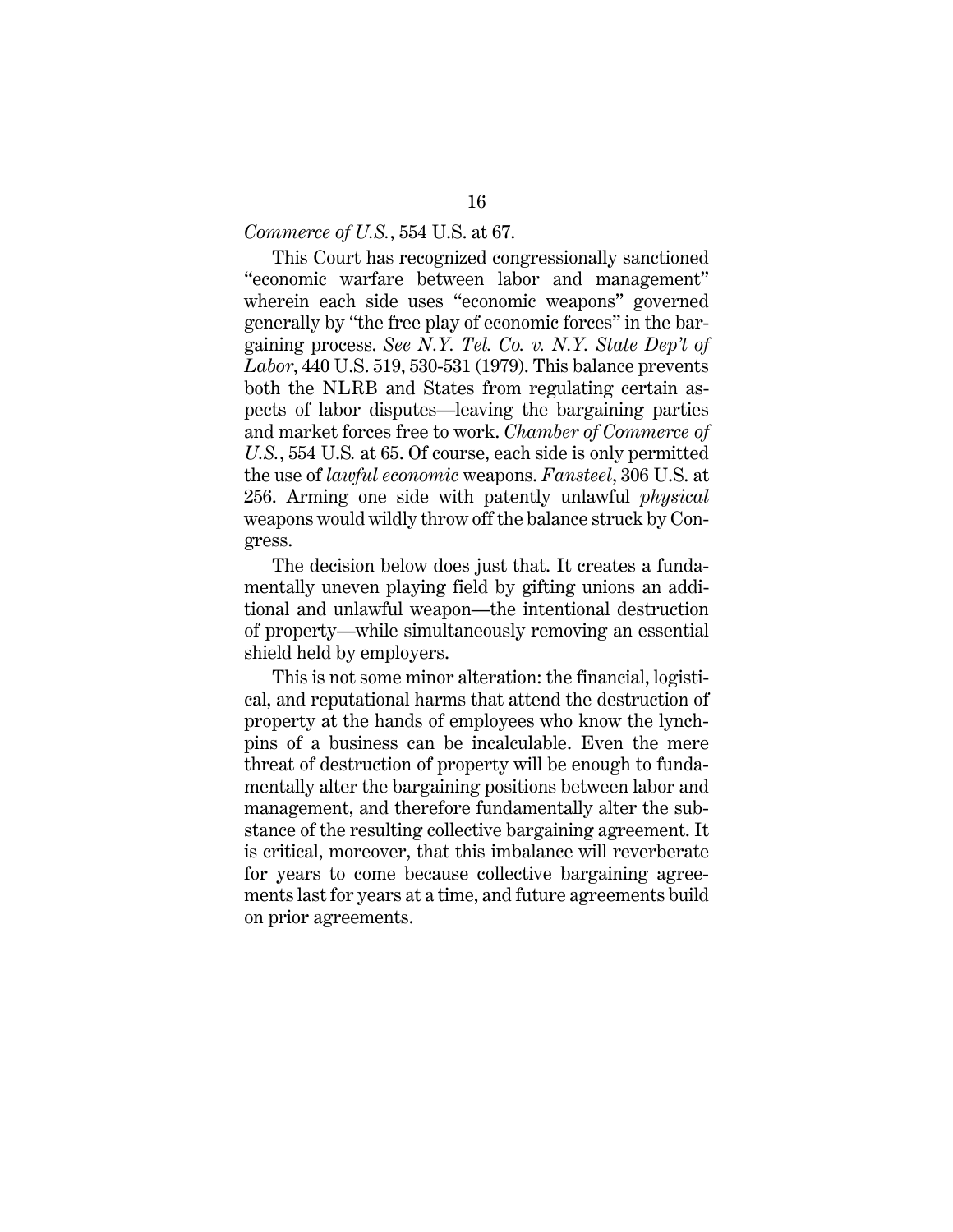#### <span id="page-22-0"></span>**D. The harms attending a split of authority between the lower courts are particularly acute in the context of NLRA preemption.**

Conflicting rulings in this area are particularly harmful because the NLRA established federal authority over certain aspects of labor disputes precisely to create uniformity and stability. "Congress evidently considered that centralized administration of specially designed procedures was necessary to obtain uniform application of its substantive rules and to avoid these diversities and conflicts likely to result from a variety of local procedures and attitudes toward labor controversies." *Garmon*, 359 U.S. at 242-43.

Businesses and employers of all stripes require this predictability through uniformity and stability to continue to effectively serve their communities, customers, investors, and employees. That the law in Washington is now remarkably different from the law in every other state and circuit to have confronted the issue creates a problem requiring prompt resolution.

### <span id="page-22-1"></span>**E. Allowing the intentional destruction of employer property harms local communities and workers.**

The decision below harms local communities by barring them from prohibiting intentional tortious activity. As the Court recognized in *Garmon*, Congress did not intend to regulate conduct touching on "interests . . . deeply rooted in local feeling and responsibility." 359 U.S. at 244. Intentional destruction of property is inherently local precisely the type of lawlessness that localities should be able to address and that state courts should be able to remedy through tort actions.

A contrary result would strip States of their traditional responsibility of protecting their citizens' rights, all without a clear command—or any command—from Congress.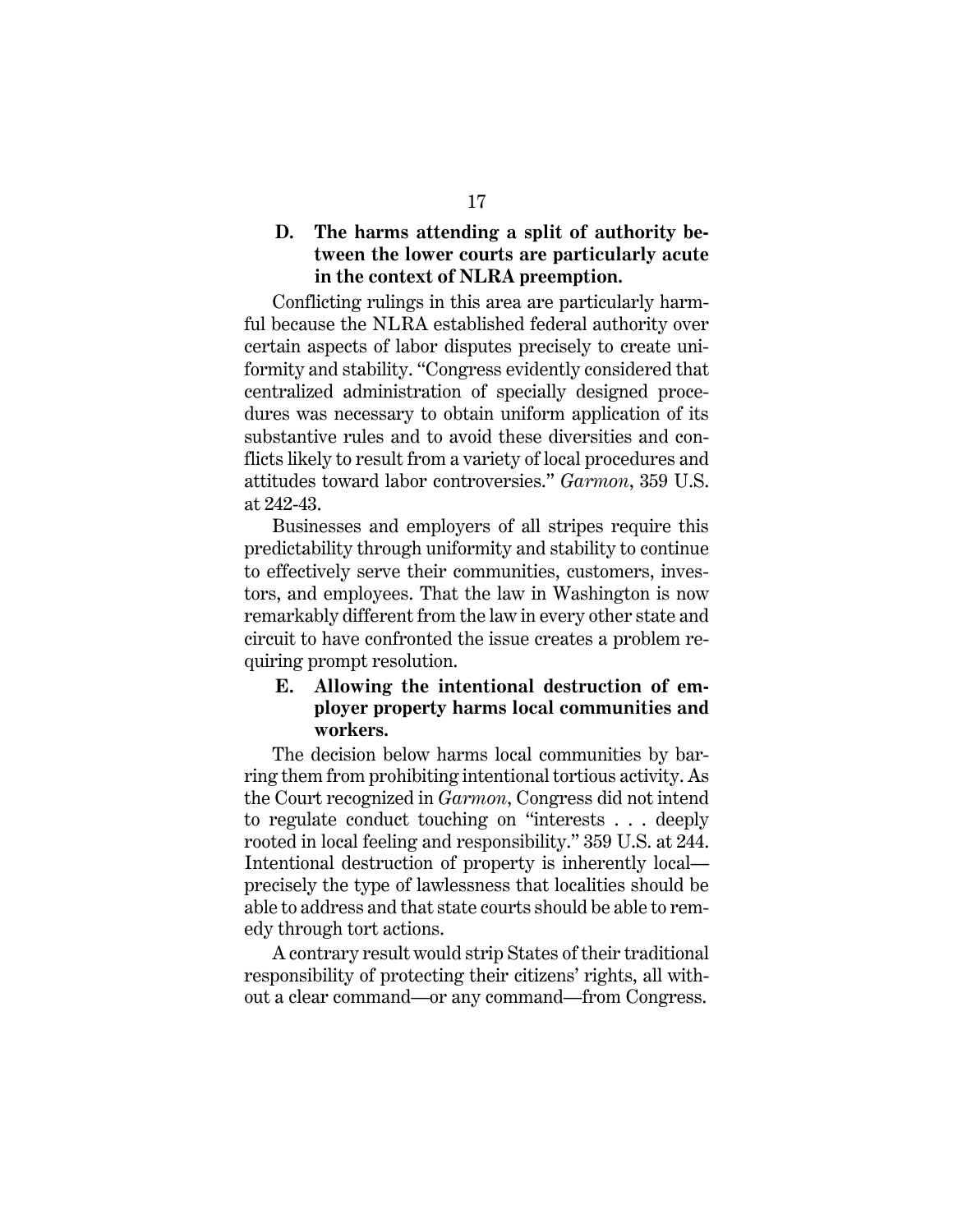The decision also harms workers. Non-union employees will not be able to continue working if unions destroy property that is necessary for the continuing operation of a businesses. The same is true for union members when they wish to return to work after a strike. And workers of other businesses relying on the timely operation of the directly affected company—such as the construction workers of Petitioner's customers, who were waiting for delivery of concrete to do their own jobs—could also be affected. The destruction of necessary equipment and supplies will slow work and drain resources, potentially depriving workers of jobs and communities of the goods and services that they need. Plus, businesses appropriately managing risk may price in the cost of potential property destruction when negotiating wages and benefits, not to mention setting prices for customers of goods and services.